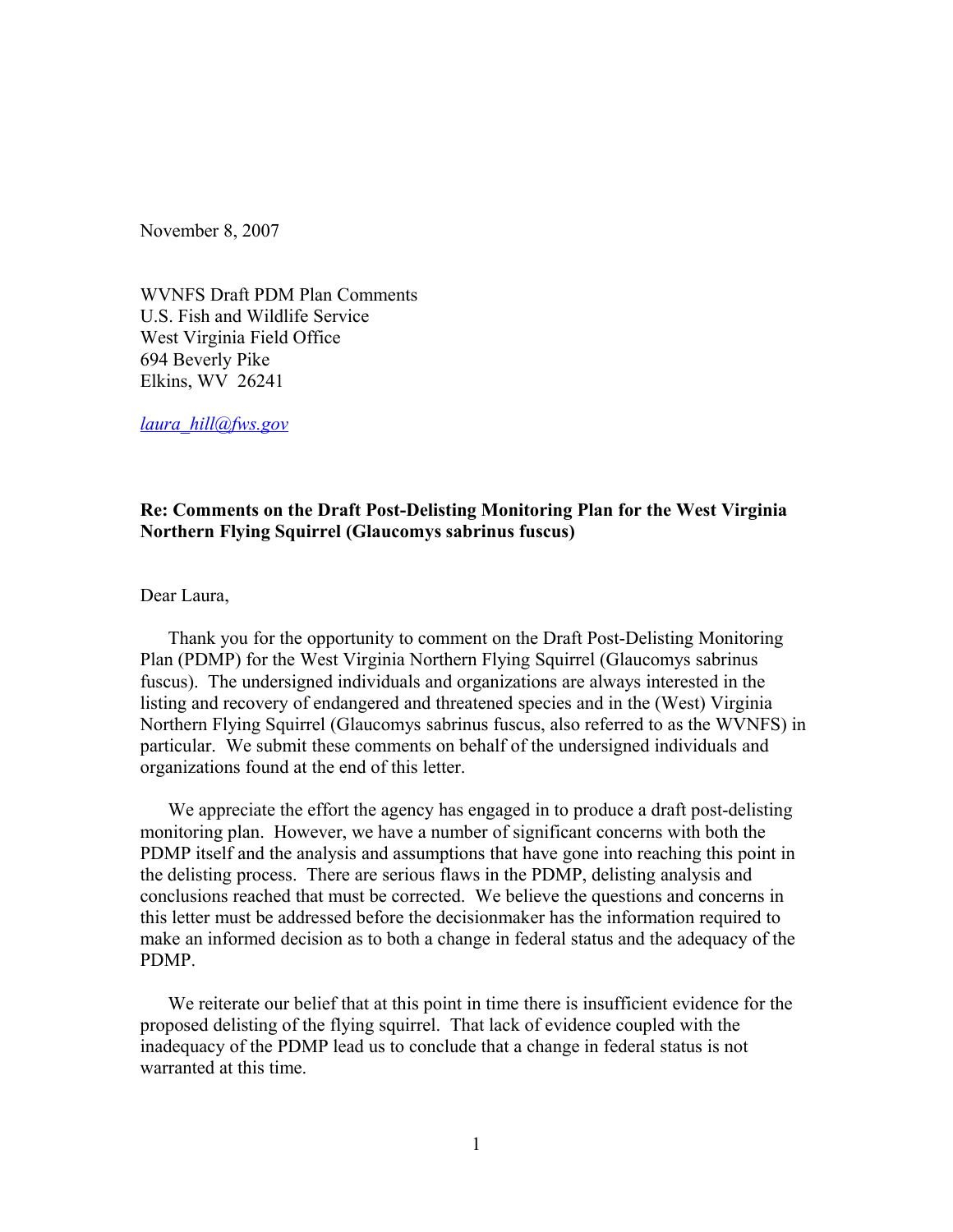# *Major Concerns*

Overall, we have a number of concerns with the draft PDMP and the US Fish and Wildlife Service's (FWS) characterization of the progress of the (West) Virginia Northern Flying Squirrel (Glaucomys sabrinus fuscus) towards recovery. Specific explanations for each item follow, but in broad terms we are most concerned with:

- The lack of adequate information on flying squirrel habitat, and the FWS decision to focus monitoring efforts on red spruce habitat only
- $\cdot \cdot$  The fact that there is <u>no</u> credible information on the flying squirrel population, which in turn does not allow assessment of population trends and the need for delisting or relisting
- \* Flaws in the modeling for flying squirrel presence, population totals and habitat needs now embedded in the decisions informing the PDMP
- $\triangle$  A reliance on the good intentions and interest of other state and federal agencies despite shrinking budgets and the failure to perform past monitoring activities in FWS post-delisting proposals to monitor the squirrel.
- $\hat{\mathbf{v}}$  The assertion that recovery actions have resulted in reduction in the threats to the squirrel sufficient to delist, despite the failure to adequately analyze the ongoing and cumulative impacts from the devastating effects of:
	- o Global Warming
	- o Private Land Development and Highway Construction
	- o Energy Development
- $\triangle$  The difficulty in commenting on this proposal

# *Process Concerns*

# **The Monitoring Plan Does Not and Will Not Measure Whether Delisting or Relisting is Needed**

The WVNFS recovery plan was approved in 1990 and amended in 2001. It includes the following recovery criteria:

# *Downlisting:*

- 1. populations are stable or expanding at greater than or equal to 80% of Geographic Recovery Areas (GRAs) for 10 years
- 2. Sufficient life history information is available to permit effective management
- 3. GRAs are managed for squirrels in perpetuity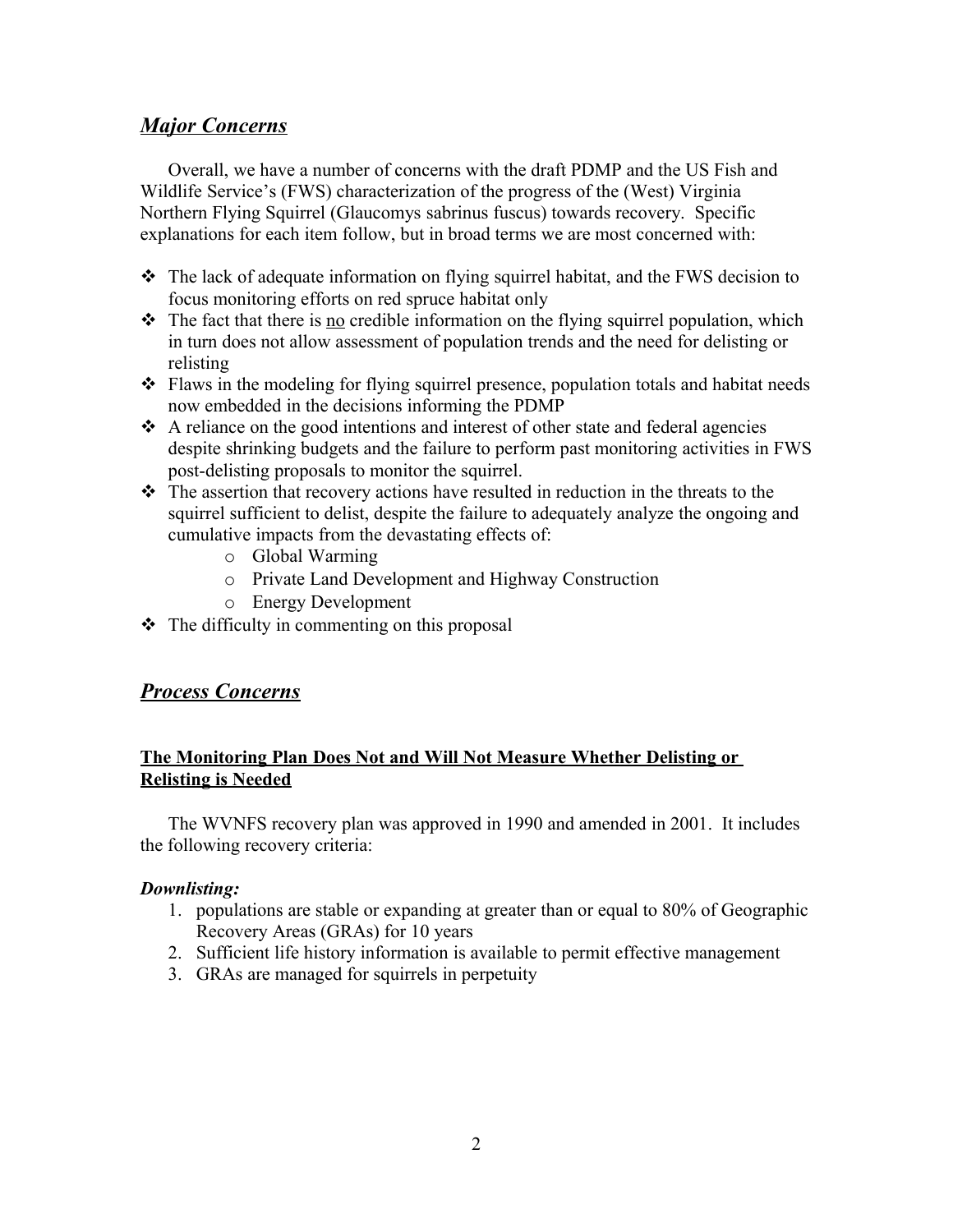#### *Delisting:*

4. the existence of the high elevation forests on which the squirrels depend is not threatened by disease, pollution, or other systematic threats such as global warming $1$ 

None of these conditions have been met. The PDMP as written will do nothing to assess any of these criteria. In addition, the relisting of this species would require information that the population has declined substantially. However, the PDMP by design, will tell us nothing about population trends. This is a serious violation of the ESA.

It also appears that monitoring activities would take place in the ten years following delisting, with interim results reported at the 5-year mark. This is too short a timeframe in which to assess the viability of the species. Any post-delisting monitoring should follow the example of the American peregrine falcon where annual monitoring efforts (in this case, 5 years of work) are spread out over a much longer timefrarne.

# **Funding and Agency Commitment**

### *Role and Work of Partners*

The FWS relies on work by other agencies to implement the PDMP for the WVNFS. In many cases this work contains the same duties agencies have been tasked with completing for years: work which in many cases has not been completed in the past for any number of reasons including lack of resources, lack of funding or agency priority given to other tasks. All of these factors are still in play and in fact are likely to increase in importance and effect.

#### *Forest Service Role*

The Forest Service (FS) in particular has failed to conduct comprehensive monitoring of the WVNFS. The Monongahela National Forest (NF) and the George Washington and Jefferson NFs have failed to report on any of their monitoring activities for a number of years. Appendix 1 of the PDMP lists a role of the Monongahela NF as "provide ancillary forest health monitoring reports relative to the red spruce / northern hardwood ecosystem, as they are completed pursuant to the Land and Resource Management Plan." Appendix 1 at page 2, emphasis added. Perhaps the FWS is not aware that almost all but the most

<span id="page-2-0"></span><sup>1</sup> Global warming is not expressly mentioned in this recovery criteria, but elsewhere the plan states "Even without human intervention, small, relict populations might suffer disproportionately from…climatic and vegetational processes associated with post-Wisconsin changes in mountain environments. However, habitat destruction, fragmentation, or alteration associated with clearing of forests, introduced insect pests, mineral extraction, recreational other development, pollution (heavy metals, pesticides, acid rain), the potential for global warming outweigh any known natural threats to the species or its habitat." (p. 12)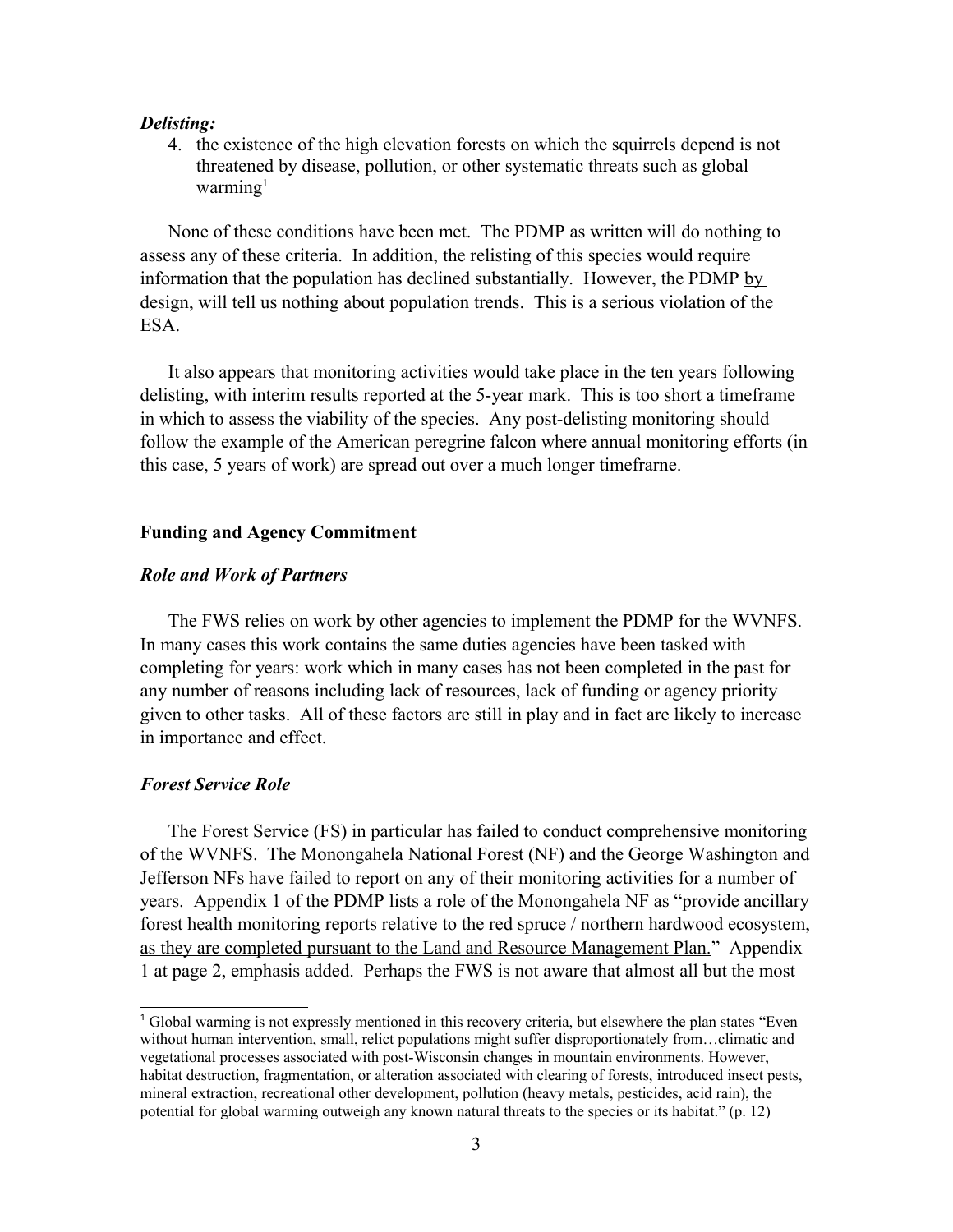broadly required monitoring and evaluation requirements have been removed from the Land and Resource Management Plan (Forest Plan). Monitoring and evaluation direction is to be contained in a separate Monitoring Implementation Guide, which more than a year after the Forest Plan was completed has yet to be written. One could reasonably assume that in the absence of this guide and no doubt lacking funds, that no monitoring (let alone forest health monitoring relative to red spruce / northern hardwoods) has taken place on the Forest. Given the fact that the PDMP and the very survival of the species is tied to red spruce health this is a significant problem and an egregious failing of the PDMP that must be corrected.

We also note that even after the Monitoring Implementation Guide is eventually written it will not include any mandatory measures and can be changed at will. The Forest Service will claim that this is to allow for "adaptive management" but we note that the core of adaptive management is monitoring and without any demonstrated effort on the agency's part we remain unconvinced that this role will be fulfilled and any significant monitoring will take place.

### *West Virginia Wildlife Conservation Action Plan Citation*

There are problems with one of the roles assigned to the WV DNR as well. The PDMP refers to the West Virginia Conservation Action Plan 2006a on page 2. It refers to pages 861-867 for an explanation of flying squirrel monitoring by the West Virginia DNR. The page on monitoring referenced by the Fish and Wildlife Service no longer exists. This page is no longer part of the current WV Conservation Action Plan on the DNR website. The West Virginia northern flying squirrel monitoring activities have been removed. This page has been removed. A different pagination system has been put in place. It is very disturbing that the Fish and Wildlife Service is not up to date on what its partners on squirrel monitoring are doing. It is a disservice to the public to refer them to out of date documents. Even more disturbing is the fact that the WV DNR was anticipating doing population and trend monitoring by means of surveys and inventorying of West Virginia northern flying squirrels, "subject to availability of funding and personnel". This plan for scientific monitoring of actual squirrels seems to have been dropped for the unscientific proxy habitat monitoring plan set up by the Fish and Wildlife Service. Why was this plan dropped? Did lack of funding influence this decision? When was the change made?

In each of the above cases agency plans no longer seem to be in line with FWS PDMP roles. If cooperating agency plans can change without notice in such a way that monitoring, assessment and even survival of the WVNFS is at risk how does the FWS intend to track such changes? Obviously, self-reporting by these agencies will not be sufficient as these examples show, since the FWS should have been aware of these changes.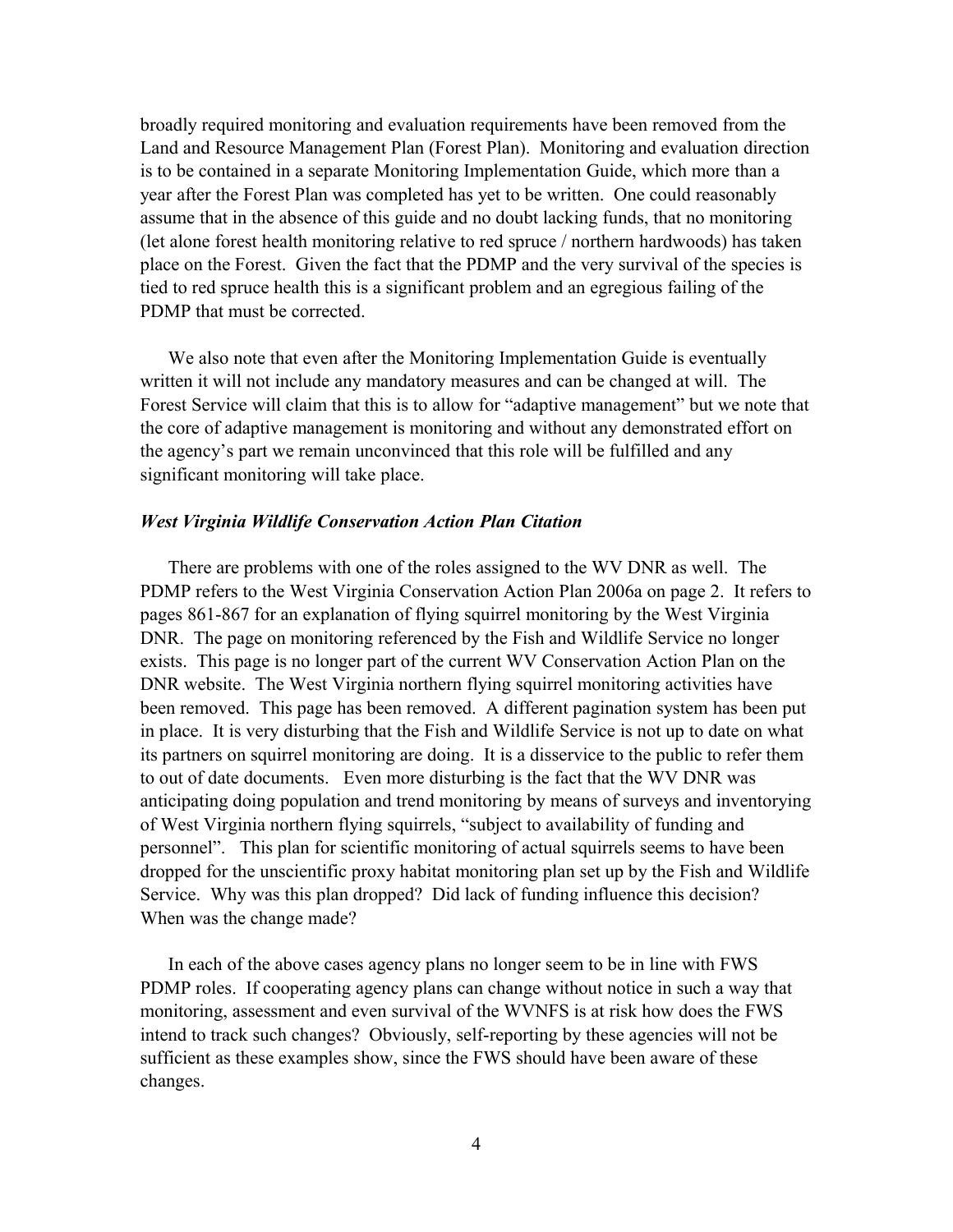### *Lack of Funding*

The lack of funding for any of the PDMP activities and roles is a significant problem. The FWS seems to be relying on each agency to carry out activities in support of the PDMP that agencies have previously been required to do and have failed to accomplish, often due to lack of funding. And the problem will only get worse. The Forest Service is currently intent on cutting 25% of its budget; should this happen there will be even less money available to fund the staff and activities outlined in the PDMP.

#### **Data and Personal Communications Not Available**

At least ten of the references in the post delisting monitoring plan are listed as personal communications or unpublished data. The public has no chance to review the personal communications because they are not ready available. Peer reviewers are unable to see them as well. The information in these communications has not been published for review by the scientific community. This limits their credibility. All supporting documents should be available for public review. The same critique applies to unpublished data. This data can't be reviewed by the public or peer reviewers or the scientific community at large. Using such material undermines the scientific validity of this document.

#### **Peer Review**

The squirrel peer review process violates both the Department of Interior Endangered Species Act regulations enacted on July 1, 1994 (59 FR 34270) and the Office of Management and Budget draft peer review guidelines issued on August 29, 2003. Both require that peer reviewers be independent of the proposed decision they are reviewing. Stihler, Ford, and Adams are clearly not independent since they were involved in the development of the proposed rule. It is not in the least surprising that they supported the delisting and raised not significant concerns about the data and methods while the reviewers which were truly independent of the process (Pagel and Weigl) objected to the conclusion and found considerable problems with the data and methods. As the third independent peer reviewer (Browne) did not oppose or support the delisting decision, the Service is left in the awkward situation in which none of the independent peer reviewers supported the delisting while all of the peer reviewers involved in the delisting decision supported the decision. In order to comply with DOI regulations and OMB policy, the Service can not treat the letters by Stihler, Ford and Adams as peer reviews. They must be treated as comment letters by members of the public.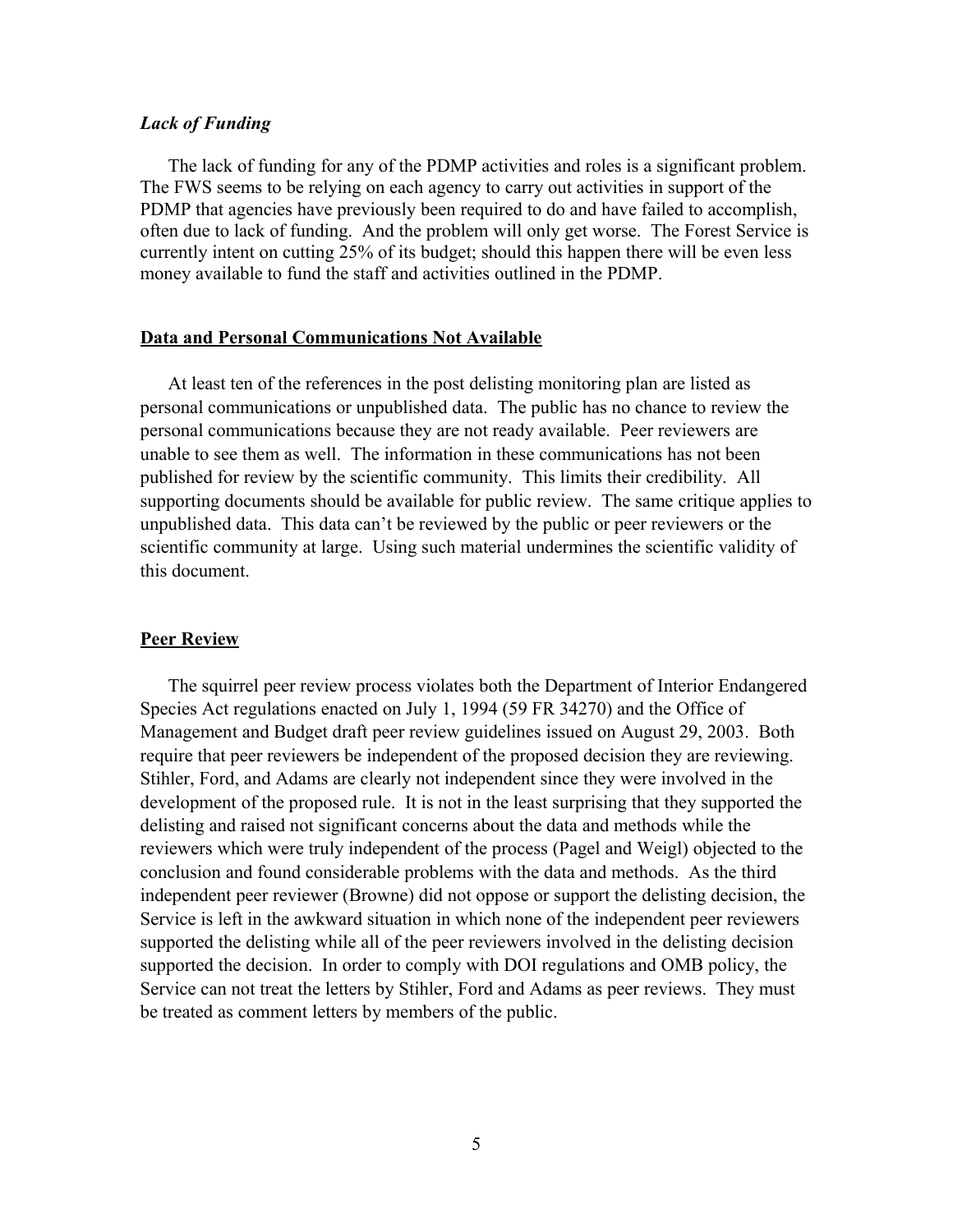It appears too few people took on too many of the critical tasks, leaving a core group to review its own work. The peer review process must be changed and a pool of professionals tapped who can be objective about this proposal. They should be brought in to review the proposed rule, the Five-Year Review and the Post Delisting Monitoring Plan. The peer reviewers should include experts in the field of mammology, population studies and wildlife monitoring.

# **Recovery Team**

The recovery team that created the Appalachian northern flying Squirrel Recovery Plan and updated the plan in 2002 was not involved in the creation of the proposed delisting rule, Five-year Review, or the Post Delisting Monitoring Plan. The recovery team members who were asked to comment on the delisting as peer reviewers were very critical of the work of the Fish and Wildlife Service and their delisting proposal. The Service needs to explain why recovery team members such as Dr. Peter Weigl and Dr. John Pagels were not consulted in this process. They both have years of experience in researching the squirrel and could have improved the analysis of the West Virginia northern flying squirrel's status and future research needs.

#### **GAO Study**

The federal General Accountability Office is planning a review of the West Virginia northern flying squirrel delisting plan. They are concerned about the process used to reach the conclusion that the squirrel is no longer endangered. It would be prudent to wait until the GAO study is complete to move forward with the proposed delisting and monitoring plan. Any decision made before this review is completed would be arbitrary and capricious.

# *Content Concerns*

The U.S. Fish and Wildlife Service has proposed the delisting of Glaucomys sabrinus fuscus. We have previously submitted comments objecting to this proposal to delist. We also feel strongly that the content of a PDMP should have been a part of the consideration of the delisting decision rather than a separate process. The two decisions, delisting and developing a PDMP, are interrelated decisions that should inform each other. Given that the Service is proceeding with the development of a PDMP we feel that there are a number of issues and problems with the monitoring plan that should be addressed.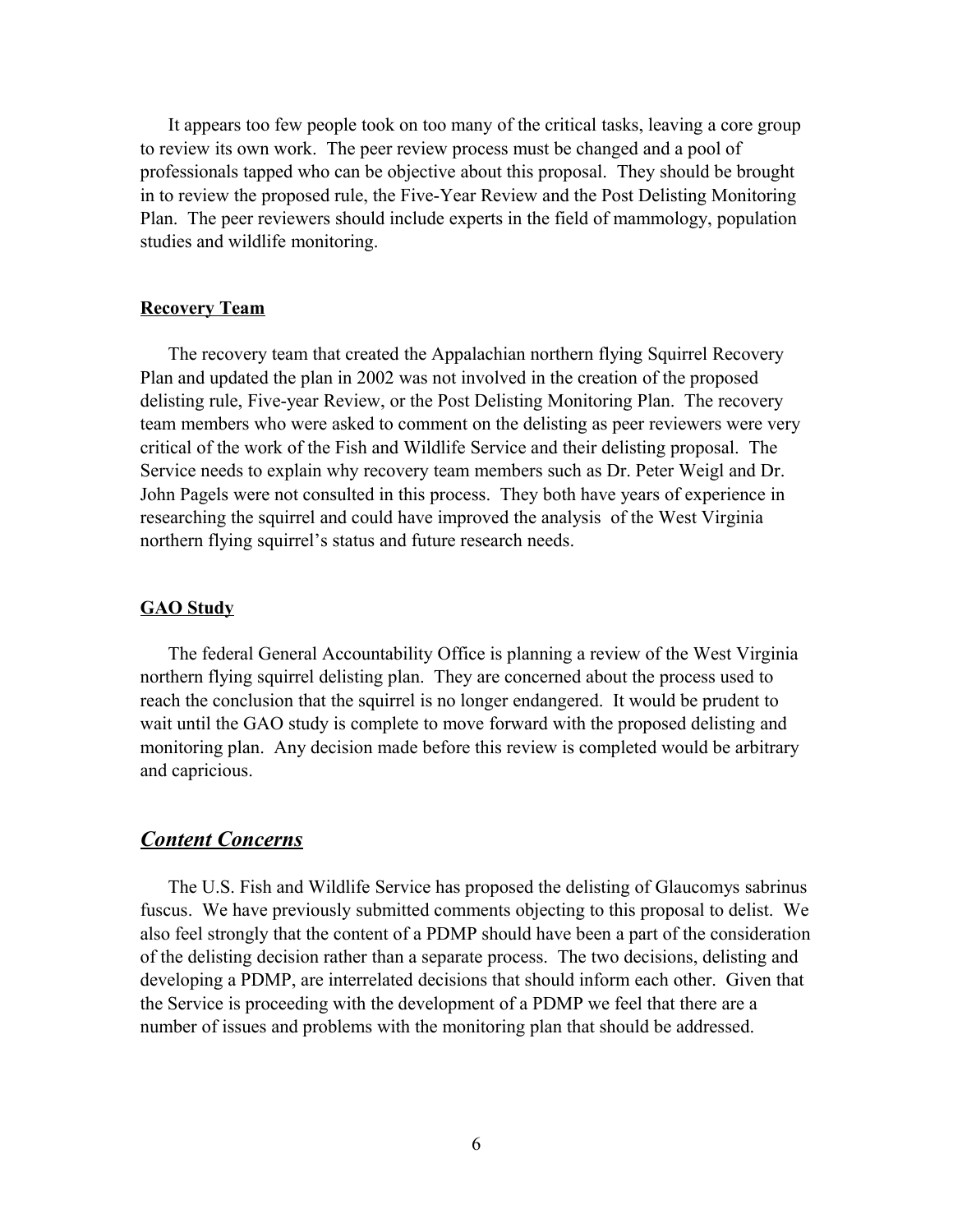#### **The Service Has Confused Persistence with Presence**

The draft PDMP continues the pattern seen in both the Proposed Delisting Rule and the five-year review of repeatedly invoking the term "persist" to indirectly suggest the demographic trend is stable. The monitoring plan also confuses persistence over time with simple presence. The notion that presence or simple persistence is an indication of population health or stability is flawed. The definition of persistence used in the PDMP is "continuing captures of WVNFS over multiple generations at previously documented sites throughout the historic range." This definition fails to address the analysis of the capture data, fails to explain how "persistence" relates to demographic health, fails to address recovery plan criteria of "stability," and fails to address the five listing factors. The invocation of "persistence" as used in the PDMP is little more than a rhetorical handwaving gesture.

Persistence as presented in the monitoring plan is presence/absence data; it does not index population size or demographic trend unless the site actually winks out. Short of this extreme, it does not indicate whether a population is declining, improving or remaining stable. Just as a pass/fail grading scheme does not distinguish between a student doing "A" work and one doing "D" work, persistence does not distinguish between healthy and declining populations. Take for example the Red Run site (five-year review, Appendix B, p. 10). Squirrels "persisted" at the site from 1989 to 2004, but the number of captured squirrels declined from an average of 8.7 in 1989-1991 to 2.7 in 2002-2004. It is unclear if surveys were conducted in 2005. If so, the 2003-2005 average would be just 2.0. Thus the fact that squirrels persisted at Red Run is absolutely no indication of the trend or health of squirrels at that site.

A recent analysis of all listed species in eight northeast states determined that all had persisted and 93% had increased in size or remained stable since listing (Suckling 2006). Under the proposal's "persistence" criteria, all of them should be removed from the endangered species list. Some such as the piping plover, roseate tern, and green sea turtle have done considerably better than persist, they have dramatically increased in size, yet none have been proposed for delisting because, unlike the WVNFS, the Service is requiring that the species meet scientific recovery criteria established in recovery plans. The Service's procedure in this case is to ignore the recovery plan and proceed to delist in the absence of any explicit recovery criteria based on the nearly meaningless and poorly defined concept of "persistence." This clearly violates the Endangered Species Act requirement that the Service scientifically demonstrate the species is recovered.

The PDMP does not address the fact that the West Virginia and Virginia Divisions of Forestry as well as the US Forest Service all engage in extensive timber harvesting. In fact, the Forest Service has a multiple-use mandate with timber harvest a focal point of agency activities. Cutting down trees requires the building of roads and skid trails. "The ongoing harvest of old growth forest, its replacement with plantations or regenerating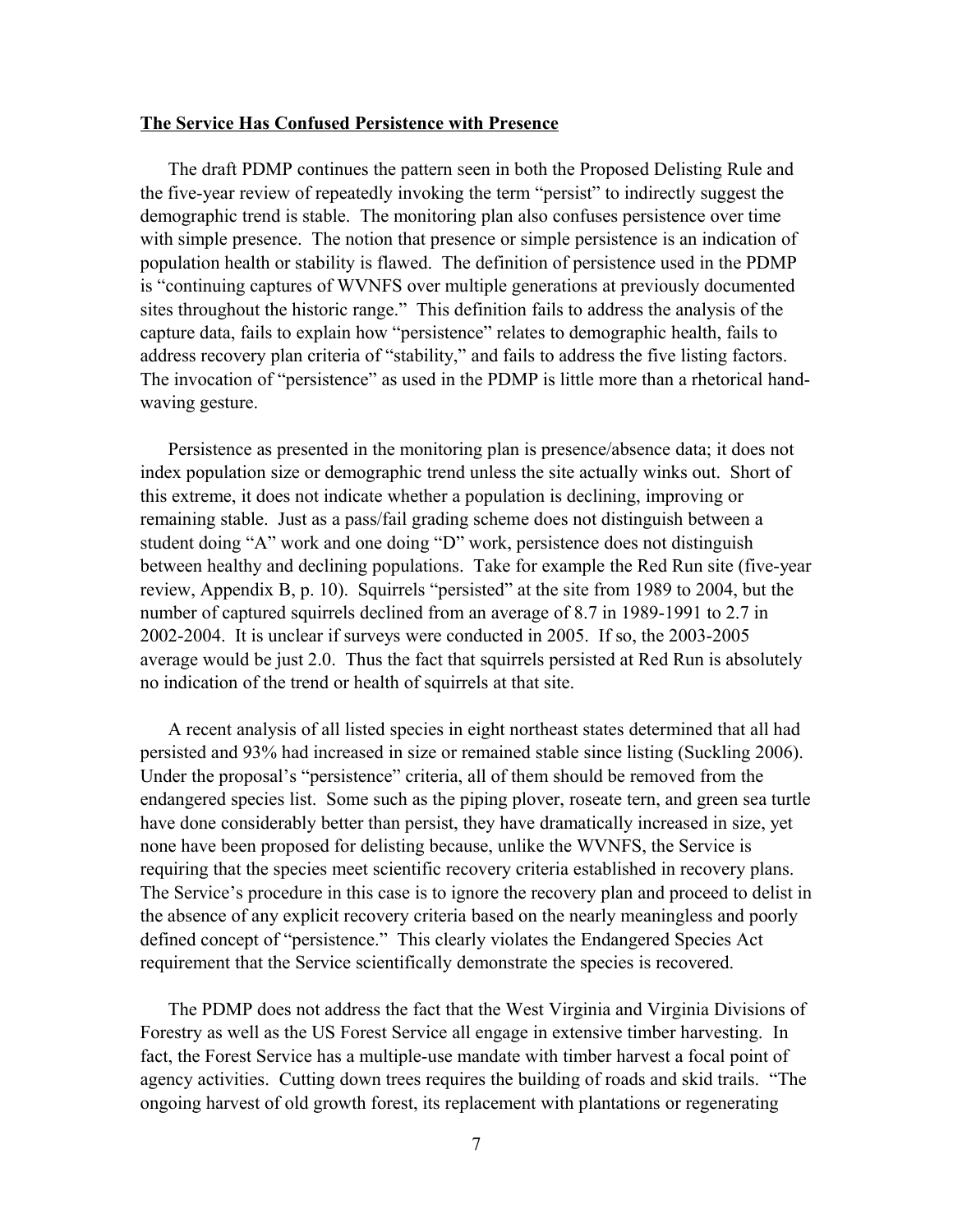stands and the increasing fragmentation of much of the remaining habitat has alarmed some biologists concerned about this and other rare animal species (see Smith, this issue)." Weigl, 2007, line 181. The result of delisting will be that the Forest Service, Divisions of Forestry and private landowners can return to timber harvest and development without having to consult with the FWS. Relying on management by the Forest Service, state agencies and any Memorandum of Understanding will be an overly simplistic solution to the conservation, recovery, and monitoring of this species.

As stated in our comments on delisting the FWS has not been able to obtain any useful demographic data to support their assertions about the status of the WVNFS population. This problem is compounded by a lack of consideration and knowledge of the life cycle of the WVNFS. Leading WVNFS expert Dr. Peter Weigl refers to a study by Smith and Nelson in his recent article submitted to the Journal of Mammalogy. In this article Weigl points out that Smith and Nelson have analyzed the demography of the *G. sabrinus* and "raised questions about the distribution and stability of populations" (Weigl 2007). Weigl goes on to describe the species as more long lived than previously thought, with a very low reproductive rate for a mammal of its size. If WVNFS has a longer life span and a lower reproductive rate then the assertions of persistence and reproductive success based on capture data must be reevaluated.

Presence data or simple persistence data must be combined with population and distribution data to form a coherent assessment of viability and population trends. Simple persistence or presence data can be extremely misleading when evaluating the viability of a population if considered uncritically. This danger in the interpretation of presence data without underlying data on population trends and distribution is illustrated in studies of Northern Flying Squirrel in Southeast Alaska. In analyzing habitat Smith and Person (2007) state: "Indeed, flying squirrels occupying peatland-MC might in some years represent population sinks (Pulliam, 1988; Pulliam and Danielson, 1991) that are sustained by immigration; and the rapid increase of flying squirrels in peatland-MC habitat observed by Smith and Nichols (2003) probably resulted from frequent immigration from neighboring source habitat." (Smith and Person, 2007)

#### **Presence Monitoring Concentrated in Spruce Habitat Likely Misses the Mark**

As pointed out in comments to the proposed delisting, it is not clear from the research that northern hardwood forest is not providing good habitat. Weigl (2007) points out a number of habitat characteristics that seem to be associated with and important to G. sabrinus fuscus habitat. Fungal and lichen food sources for the squirrel are important factors. Other habitat factors that seem to be associated with habit are moist down woody debris and a cool and moist microclimate. These factors are characteristic of northern hardwood forests. In fact despite the focus in the delisting proposal and the modeling on which the delisting depends, the species has consistently been found in northern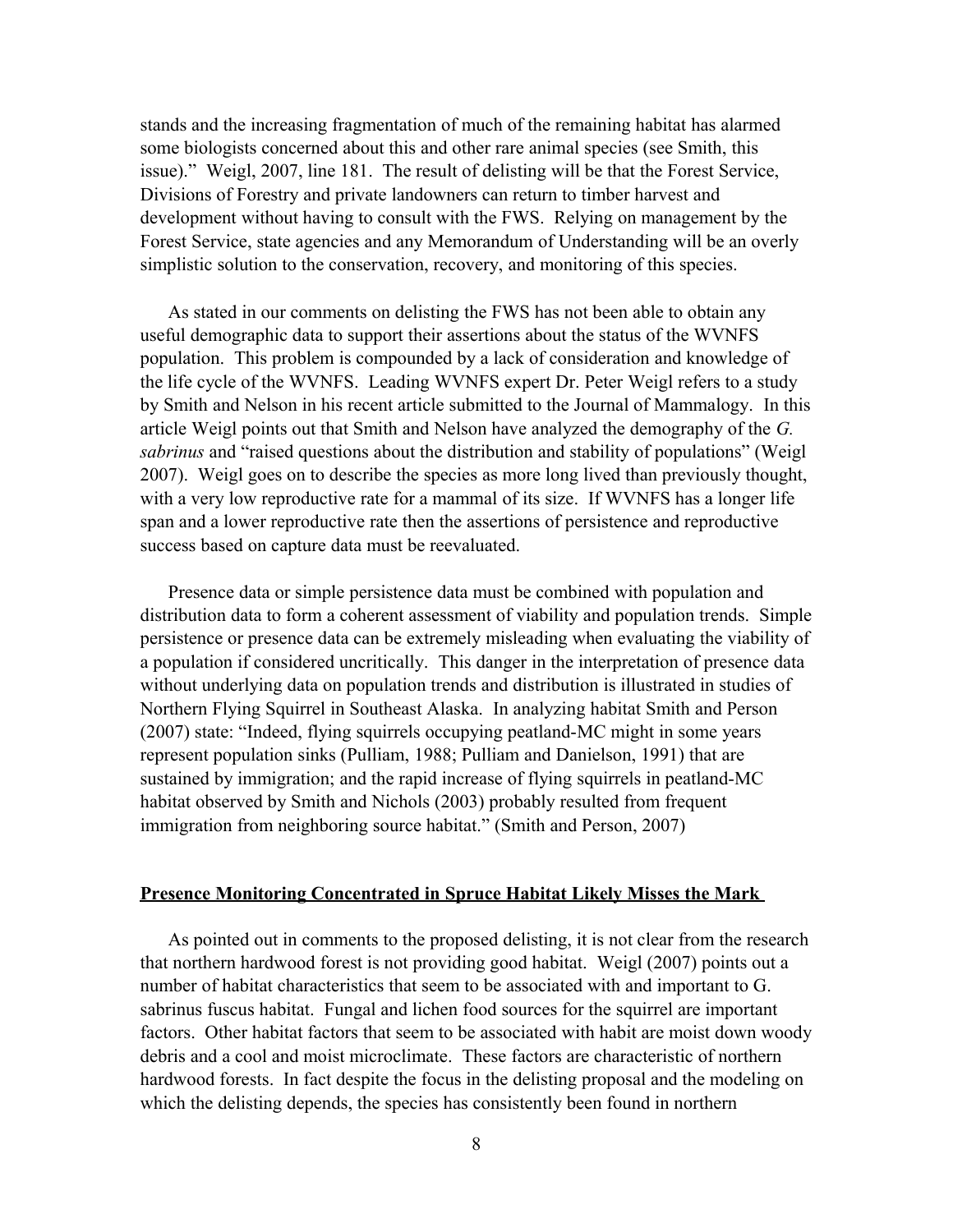hardwood forest. It is clear from several of the lines of research that the species is associated with older or old growth forest. Thus the focus on restoration of spruce at the expense of mature northern hardwood could easily harm G. sabrinus fuscus recovery.

The draft monitoring plan perpetuates two serious and troubling errors contained in the delisting proposal. First of all, it assumes that spruce forest can be restored at the expense of northern hardwood forest despite extremely little evidence that this is feasible. It also ignores the likely difficulty or impossibility climate change will introduce into this effort. Secondly, the proposal ignores the lack of clear evidence that G. sabrinus fuscus are actually dependent on spruce rather than a complex set of other factors that likely associate with spruce occurrence. By focusing monitoring exclusively on presence at a limited number of sites primarily in spruce forest the effort ignores the monitoring of populations and factors in other areas that may play an increasingly important role in viability. This unwarranted focus of monitoring on only a subset of the habitat is likely to harm viability of the species by allowing and encouraging the conversion of old growth or mature northern hardwood into young forest stands that may or may not have a significant spruce component. Smith and Person state: "For this reason, conservation planning that explicitly considers the quality and spatial configuration of suitable habitat across highly modified landscapes (Fuller et al., 2006; Odom et al., 2001) will have a greater likelihood of sustaining viable metapopulations of flying squirrels (Hanski et al., 2000; Selonen and Hanski, 2003, 2004)." (Smith and Person, 2007)

# **Population Data Missing**

# *Monitoring Fails to Determine Population Size or Population Trends*

One of the most obvious facts about the WVNFS is the lack of information regarding the population of the species and the draft monitoring plan fails to address this. It seems incomprehensible to consider delisting a species without understanding its population. The monitoring plan compounds this error by confusing simple presence with persistence. The 5-Year Review failed to address the issues of population viability in regards to the WVNFS. To adequately analyze population viability, you must explicitly consider population dynamics. Population dynamics refers to persistence of a population over time, which is key to making predictions about population viability. The USFWS has continued to confuse persistence over time with simple presence and has not addressed in the draft monitoring plan the need to establish persistence over time by failing to consider the following factors in examining population dynamics:

1) Population growth rate: Impacts that influence long-term population growth rate are perhaps the most important factors affecting persistence. Persistence is pointed to as the key factor for considering the decision to delist the WVNFS. This approach is flawed because it is not tied to knowledge of the population but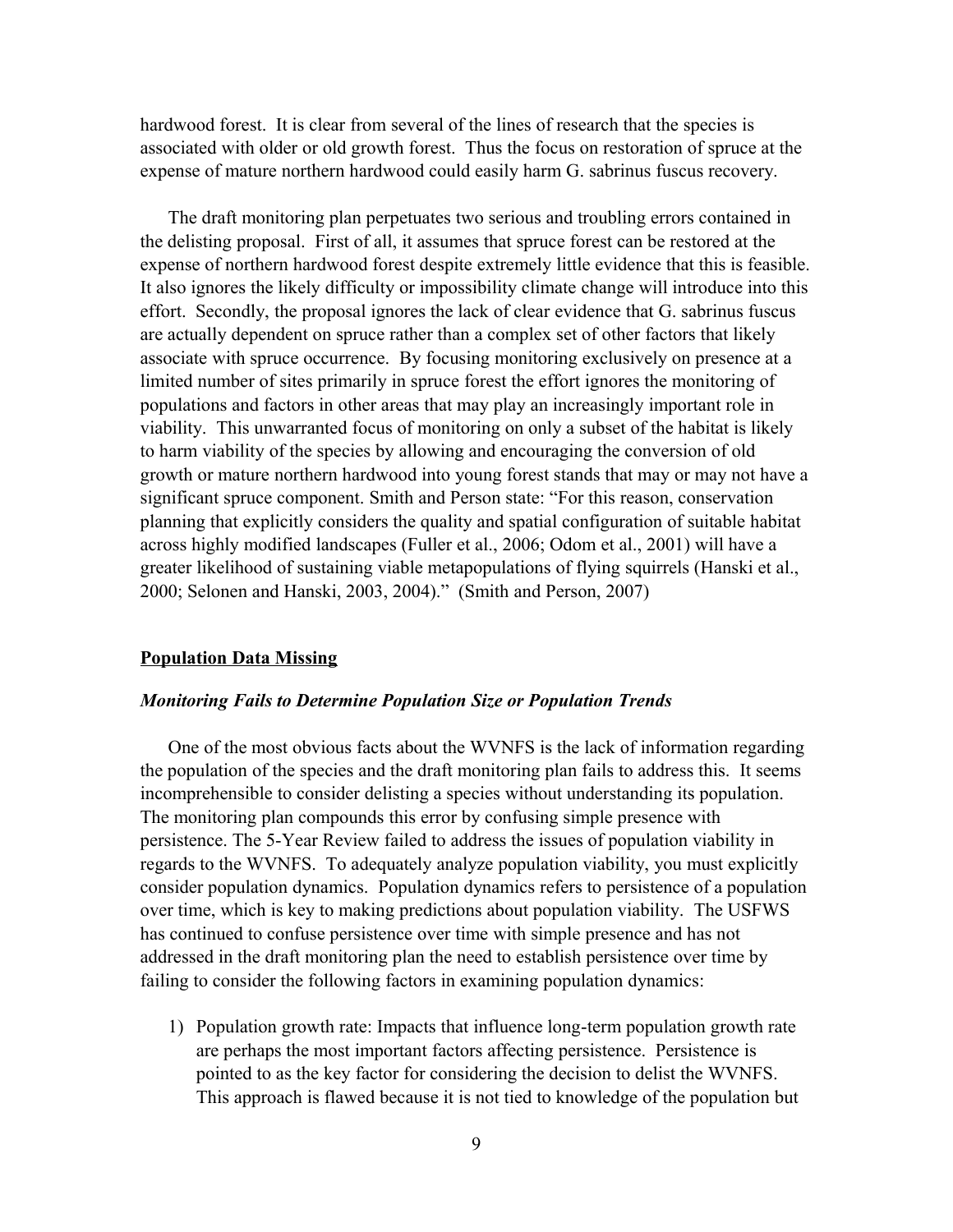merely presence. Presence and absence surveys conducted for the species have been broadly interpreted. We have serious concerns about the exclusive reliance on the WVNFS capture data.

- 2) Population size: Larger populations will take longer to decline to dangerously small numbers. The FWS has failed to disclose the population numbers for this species. In Grumbine (1992, p. 34) a population size of 50 is said to be the minimum number to assure short-term viability, but "a manager could not count on maintaining many species at this reduced level for very long." However this refers to an "effective population" which means 50 reproducing individuals. This is "at the bottom of the genetic basement" (ibid., p. 35) and when factors other than just genetics are taken into consideration, "the models constructed so far have ratcheted viable-population estimates up from the original genetics-derived 50-500 toward the low thousands or higher" (ibid., p. 37). Identification of a viable population must be completed before any decision on delisting is made.
- 3) Linkages to other populations: Truly effective corridors, or linkages, should be shown to exist that connect the habitat for populations of WVNFS. It is clear that the WVNFS habitat is fragmented and the impacts of roads, logging and residential and resort development are far from abated especially when one considers the large geographic range of this species. It was shocking to read in the Five Year Review that the USFWS "recognizes that long standing isolation can produce important local adaptations that could be compromised through artificially induced connectivity". First, this statement assumes that currently isolated populations are discreet and viable. Assuming that isolated portions of the population are indeed adapting locally requires that a population is genetically healthy. This statement is another example of a flawed assumption based on limited knowledge of the population. Second, what is artificially induced connectivity? We have never heard the term used when discussing the obvious need to recover and restore forest ecosystems for a species that has a large geographic range. Is the USFWS saying that habitat fragmentation is necessary to protect the WVNFS? This is absurd and contradictory to the ecology of the species and the basic tenants of conservation biology.

#### **There Is No Evidence of Population Growth**

The proposed rule states that delisting is justified because of "an increase in the number of individual squirrels" (proposal at 75924). At the time of listing, ten squirrels where known at four sites; between 1985 and 2005 there were 1,141 captures at 107 sites (proposal at 75926). An unknown portion of the captures were recaptures, thus the 1,141 captures do not represent 1,141 squirrels. The population size was not known or estimated at any point between 1985 and 2005. These data do not in any manner support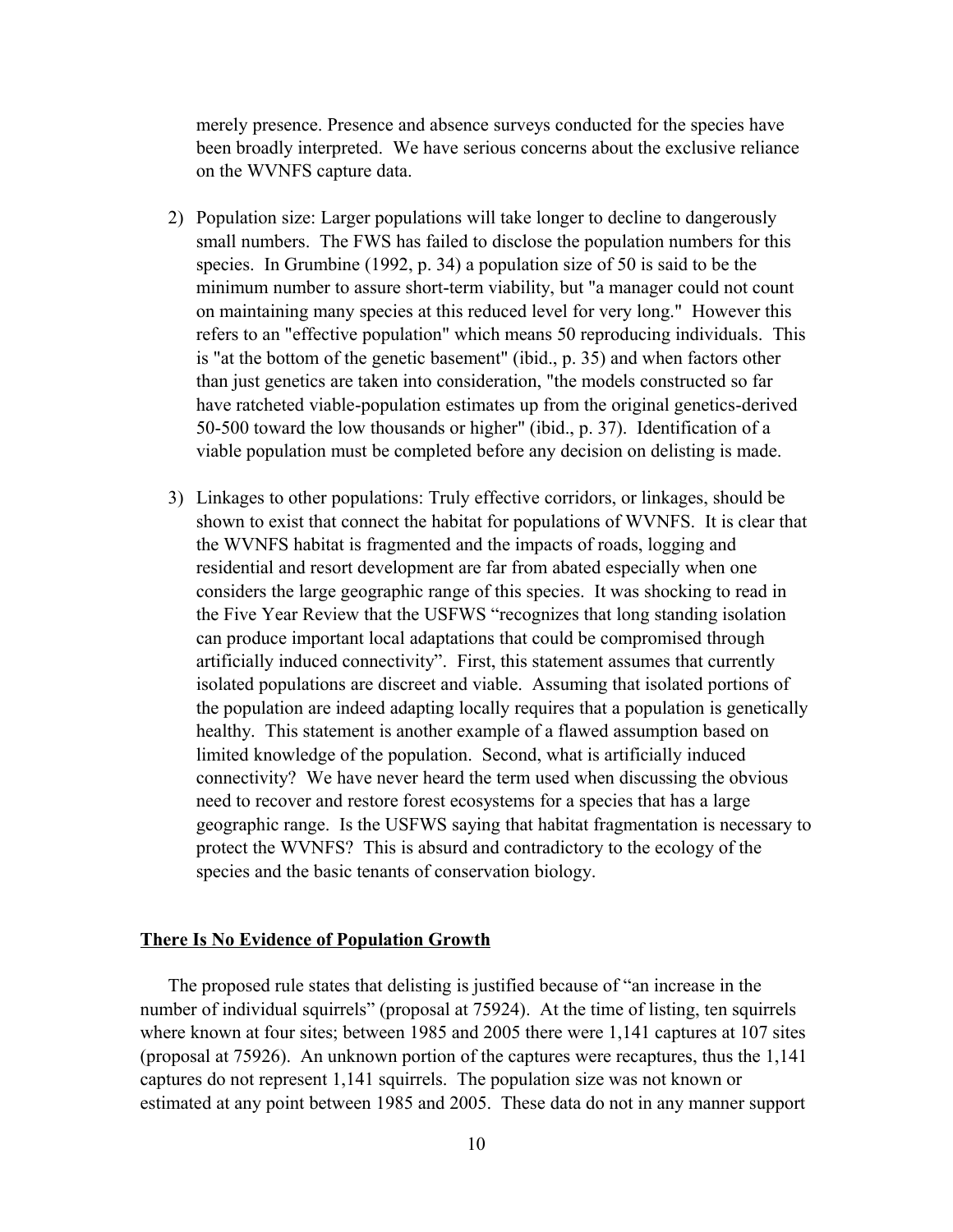the Service's assertion that the population has increased since 1985, nor has the Service provided any additional data to support the strange assertion. The only valid conclusions one can draw about WVNFS populations trends are 1) the population size is not known now or at any time between 1985 and 2005, 2) the 1985 to 2005 population trend is not known, 3) the current population trend is not known, 4) some capture sites have been used relatively continuously since 1985, some have been used sporadically, some have been abandoned, and many are lacking in sufficient data to determine whether use has been consistent, sporadic or abandoned between 1985 and 2005, and 5) the Service has completely dropped the ball on WVNFS monitoring, having consistently failed over a 20 year period to fund or establish demographically useful surveying methodology. The Service's failure is especially evident when compared to its successful efforts elsewhere to work with partners to obtain good demographic data on the listed Mt. Graham red squirrel, Delmarva Peninsula fox squirrel, and northern Idaho ground squirrel. It also compares unfavorably with researchers who have collected useful demographic data on unlisted flying squirrels.

The lack of data is better acknowledged in the five-year review, which does not assert an increase in squirrel numbers. This rhetorically motivated assertion is without scientific basis and should not be included in the text or rationale of the final delisting decision. The population could just as easily have declined or remained stable as have increased since 1985. There are no data demonstrating that any of these three conclusions is more or less valid than the others.

As the WVNFS is currently listed as an endangered species, the burden is on the Service to demonstrate that its population is sufficiently large and stable (or improving) to be considered non-imperiled. As neither the size nor the population trend is known, the Service cannot and has not demonstrated population health. Thus the WVNFS has not been demonstrated to be recovered. It must remain on the endangered list unless and until the Service conducts scientifically credible studies indicating what the population size and trajectory are.

Perversely, the Service appears to be using its failure to conduct meaningful demographic studies over the past 20 years to justify delisting the species. Its argument that lack of trend/size data would make the species fail the five listing criteria test treats the species as if it is unlisted and the burden of proof is on the listing advocate to demonstrate endangerment. The Service's lack of meaningful research would indeed weaken the listing advocate's position, but the burden of proof is not on those seeking to retain listing; it is on those seeking to delist.

The nest box data in Appendix B of the five-year review is fatally incomplete because they only indicate the year in which animals were found; they do not indicate years in which the size was monitored and no animals were located. Thus it is impossible to tell how often squirrels were not found, significantly undermining confidence in the Service's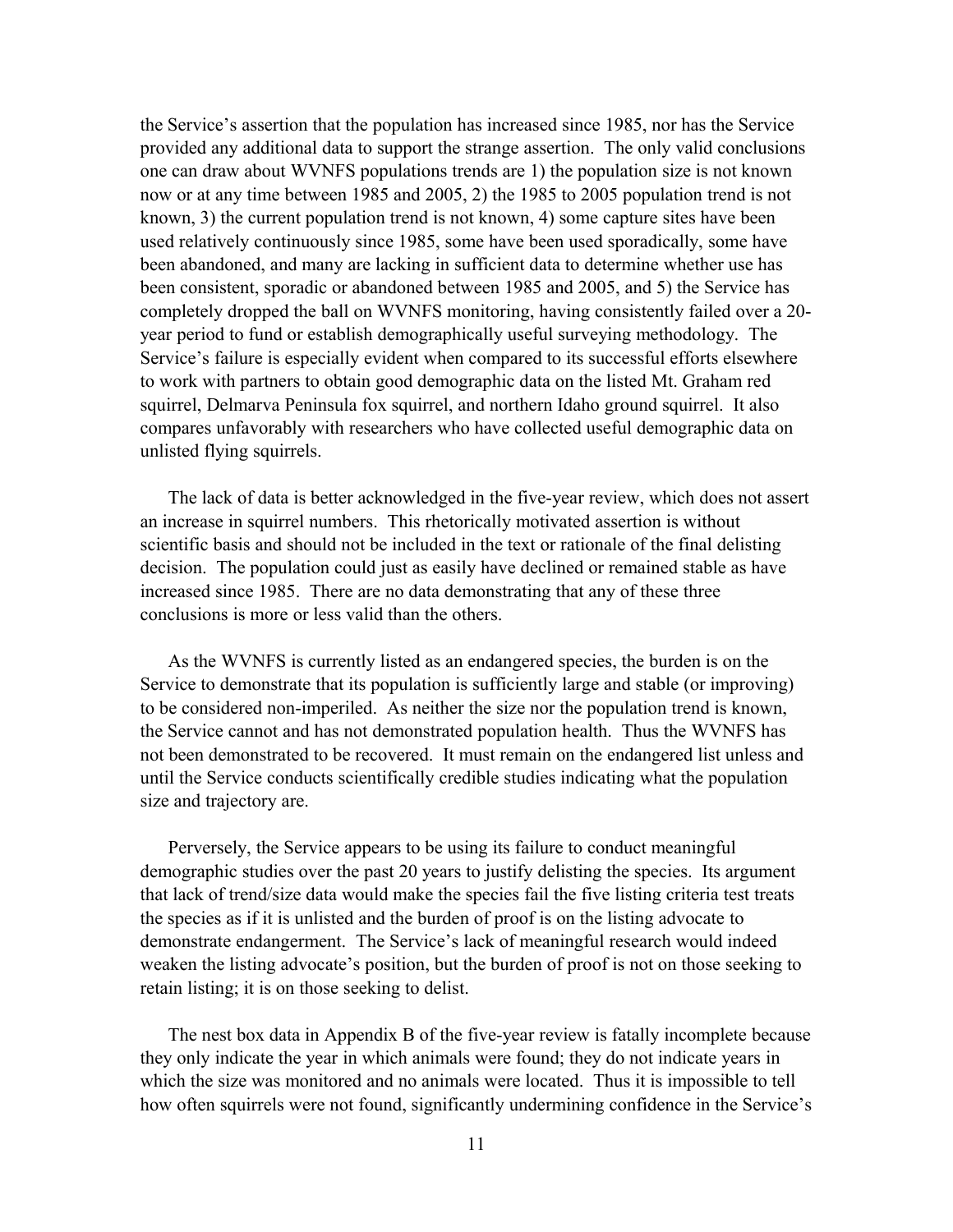assurance of site persistence. The final decision should include a complete dataset showing results for all monitoring years, not just successful years.

The proposal states that the 107 capture sites are "dispersed across seven general areas of relict habitat in the Allegheny Highlands region" (proposal at 75926). It cites pages 9 and 26 of the five-year review. Page 26 is the bibliography. Page 9 states that the species "is distributed extensively across the Allegheny Highlands," but provides no definition of "extensive." Thus the reference to the five-year review provides no additional information that is not in the delisting proposal. Without citation or supporting data, the proposal states that the WVNFS occurs in "numerous additional sites dispersed throughout its historical range, suggesting that its current range roughly approximates the extent of its historical range." Occurring in "numerous sites" does not suggest the species current range is similar to the historic range, and the Service has provided no citation or explanation for why it believes this to be true. Since diminishment of range is one of the five listing factors, can not simply assert the range is "extensive" while failing to describe what portion of the historical range is occupied. The final decision should provide maps showing the presumed historic range and sites that have been recently occupied (e.g. in the past ten years). It should also calculate what proportion of the historic range is known to be currently occupied by the species. The maps in the fiveyear status review may help to construct clear historic vs. current range maps, but do not in themselves constitute such a map.

# **No Critical Habitat Defined**

There is a lack of a clear habitat definition for G. sabrinus fuscus. The literature reflects striking gaps in knowledge of the biology and ecology of the species. The Five-Year Review contributes to the confusion about habitat by grossly oversimplifying the results of a scientific review for habitat quality ranking contained in Appendix A. Rather than disclosing that Appendix reveals that optimal habitat is associated with a complex array of conditions including old growth spruce and hardwood, coarse woody debris, snags, and moist conditions, the Five- Year Review instead focuses on spruce as a source of one of the fungal food species, ignoring other fungal species and other food sources not associated with spruce. Appendix A of the Five- Year Review is consistent with scientific studies and capture data that habitat is difficult to describe definitively. Optimal habitat is associated with a number of factors, including large old growth spruce, but these factors are complex, likely inter-related, and poorly understood at the present.

The monitoring plan perpetuates this approach by relying on simple presence monitoring in a distinct subset of the habitat (spruce) and by failing to adequately identify habitat characteristics that could contribute to squirrel viability and could contribute to understanding population dynamics.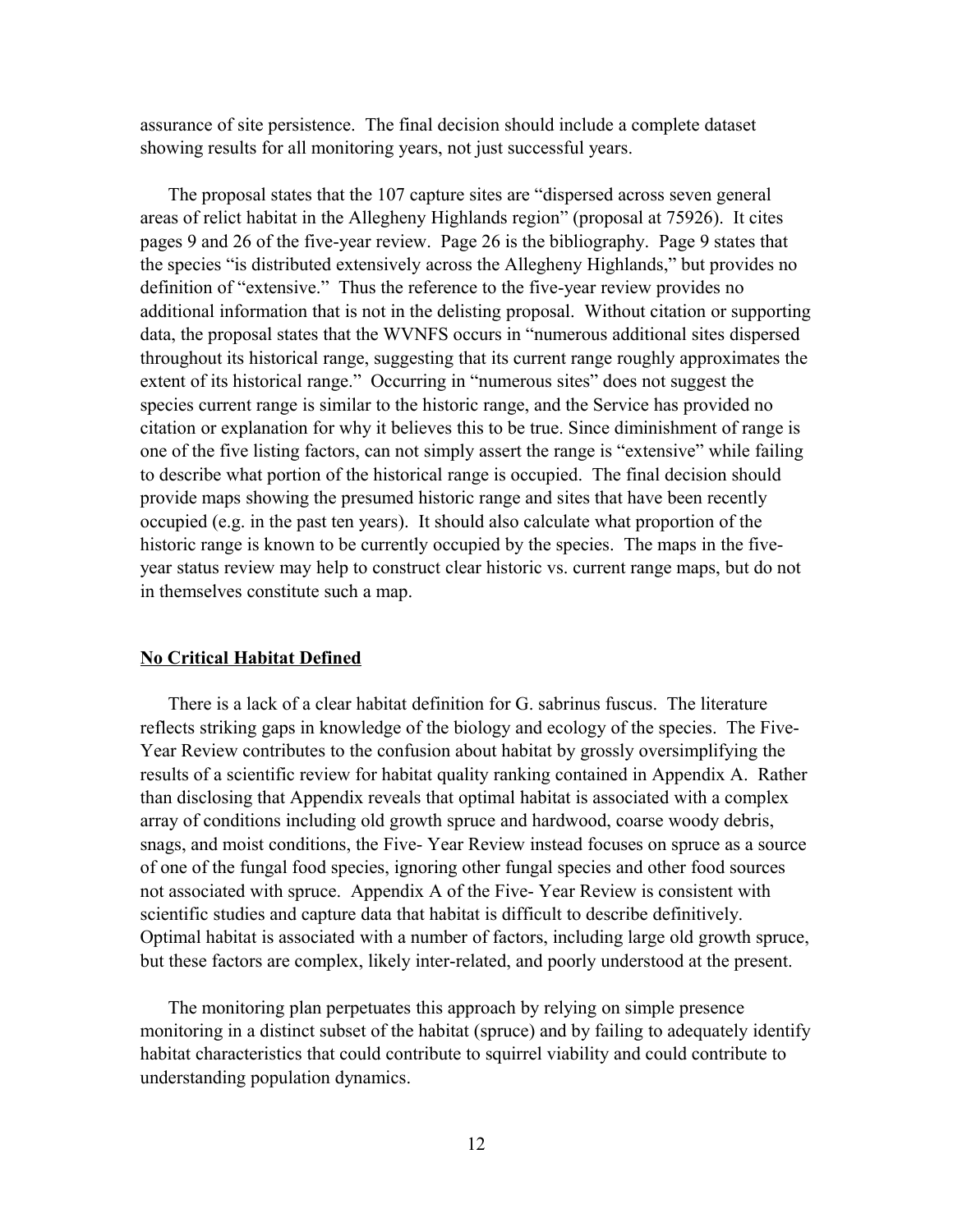#### *Connectivity of Populations and Habitat Not Addressed*

The monitoring plan fails to address linkages between populations: truly effective corridors, or linkages, should be shown to exist that connect the habitat for populations of WVNFS. It is clear that the WVNFS habitat is fragmented and the impacts of roads, logging and residential and resort development are far from abated especially when one considers the large geographic range of this species. It was shocking to read in the Five Year Review that the USFWS "recognizes that long standing isolation can produce important local adaptations that could be compromised through artificially induced connectivity". First, this statement assumes that currently isolated populations are discreet and viable. Assuming that isolated portions of the population are indeed adapting locally requires that a population is genetically healthy. This statement is another example of a flawed assumption based on limited knowledge of the population. Second, what is artificially induced connectivity? We have never heard the term used when discussing the obvious need to recover and restore forest ecosystems for a species that has a large geographic range. Is the USFWS saying that habitat fragmentation is necessary to protect the WVNFS? This is absurd and contradictory to the ecology of the species and the basic tenants of conservation biology.

This failure to address the issue of connectivity of populations is made more serious by climate change. Climate change is likely to change habitat. Habitat that has historically been conducive to G. sabrinus fuscus is likely to become less suitable or unsuitable as climate change progresses. This loss of habitat is not addressed in the monitoring plan nor is the need to maintain corridors to provide connectivity between populations. The monitoring plan does not even address the need to determine which populations are being affected by these climate changes or what management actions are doing to habitat in conjunction with climate change.

#### **WVNFS Habitat is Not Limited to Red Spruce**

The proposal to delist WVNFS depends heavily on modeling of the habitat in spruce forest as well as the assumed conservation of spruce forest in Forest Service management plans, other management commitments, and unproven plans for spruce restoration. The PDMP in turn depends heavily on habitat monitoring of this forest type consisting of self reporting of the management agencies, with triggers for action if this habitat falls below certain levels. The PDMP is built upon unsupported assumptions about WVNFS ties to spruce habitat that is not backed by the existing research on the subspecies.

The post delisting monitoring plan contains serious and troubling errors about habitat. First of all, it assumes that spruce forest can be restored at the expense of northern hardwood forest despite extremely little evidence that this is feasible. It also ignores the likely difficulty or impossibility climate change will introduce into this effort. Secondly,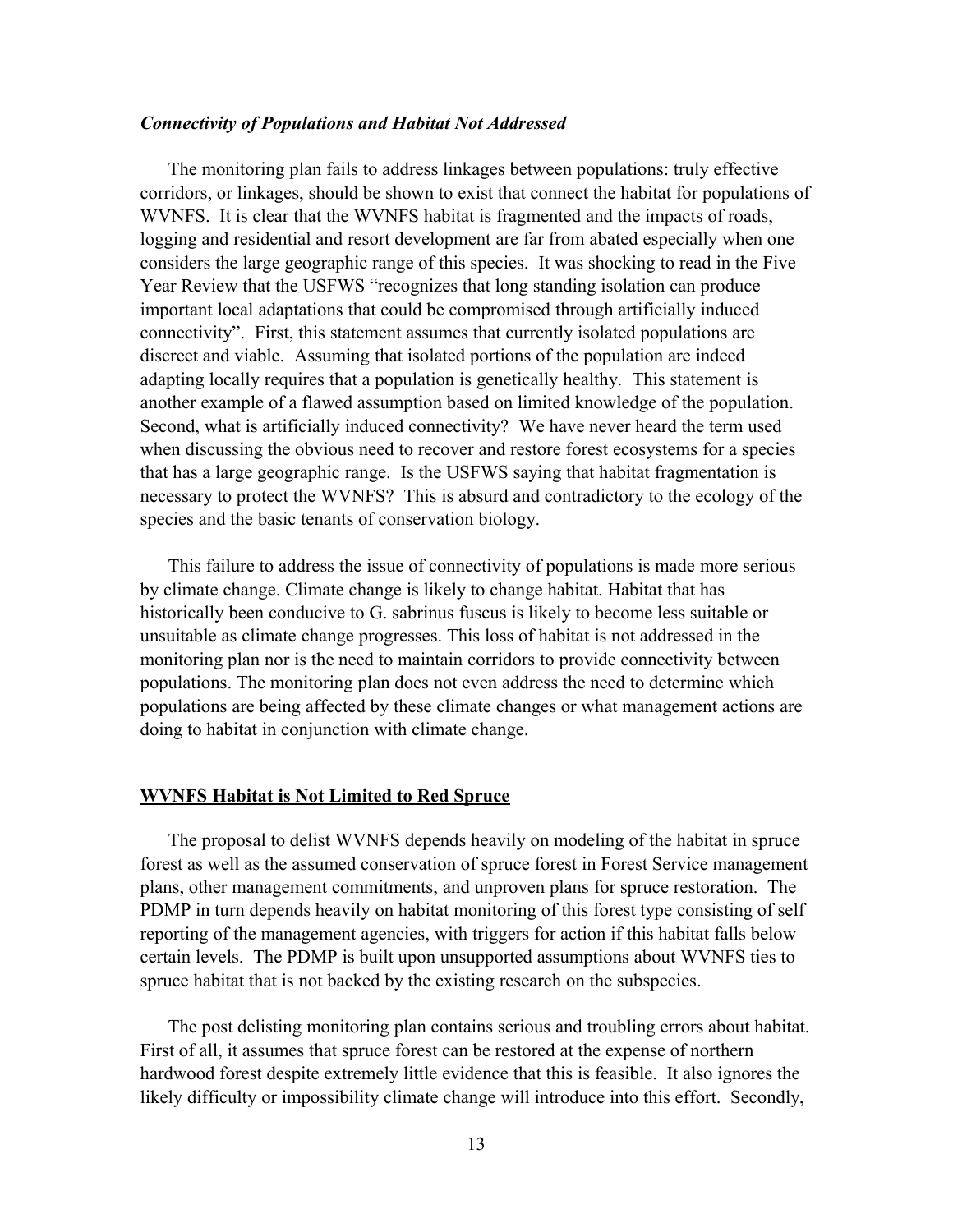the proposal ignores the lack of clear evidence that G. sabrinus fuscus are actually dependent on spruce rather than a complex set of other factors that likely associate with spruce occurrence. By focusing on the phantom of spruce occurrence the effort ignores other more significant factors and would likely harm viability of the species by encouraging the conversion of old growth or mature northern hardwood into young forest stands that may or may not have a significant spruce component.

The northern hardwood forest appears to play an important factor in G. sabrinus fuscus habitat. Northern hardwood is likely to continue to expand at the expense of spruce habitat as climate change continues. The long term presence of northern hardwoods in this region in the future due to climate change is also an open question. Weigl (2007) documents that Northern Flying Squirrel in some regions uses northern hardwood forest without spruce and fir. With the likely limitation of spruce forest under a climate change scenario, the Fish and Wildlife Service has the obligation to attempt to identify factors that can assure survival and control management to optimize these conditions. From the scientific literature it seems likely that northern hardwood forest and conditions within northern hardwood forest can play important roles in G. sabrinus fuscus recovery. Basing delisting on spruce restoration, which has questionable and uncertain prognosis and whose role in habitat is uncertain, is not a course of action that will contribute to the viability or recovery of the species.

One of the most consistent factors associated with G. sabrinus fuscus is old growth trees and old growth conditions. This should be a primary focus of recovery efforts. However, this is in direct opposition to efforts to "restore" spruce forest as this is likely to involve harvesting mature tree to be replaced with new regeneration. Even if spruce regeneration is successful, which is highly unlikely under a climate change scenario, these immature trees are unlikely to provide good habitat in any foreseeable future.

#### **Monitoring Habitat is Not a Substitute for Population Monitoring**

Federal agencies have been trying to relieve themselves of the responsibility to monitor wildlife populations for quite some time now. These efforts have largely been unsuccessful. The ways in which the FWS is trying to use habitat monitoring as a substitute for population monitoring in this case is particularly troubling.

When the FWS has been successful in using habitat as a proxy for species, the courts have been very specific in its application. In Gifford Pinchot Task Force v. United States Fish and Wildlife Services, 378 F.3d. 1059 (9th Cir. 2004), the Ninth Circuit Court held that the test for whether the habitat proxy is permissible is whether it "reasonably ensures" that the proxy results mirror reality. See Idaho Sporting Cong., Inc. v. Rittenhouse, 305 F.3d 957, 972-73 (9th Cir. 2002) (holding that deference to proxy on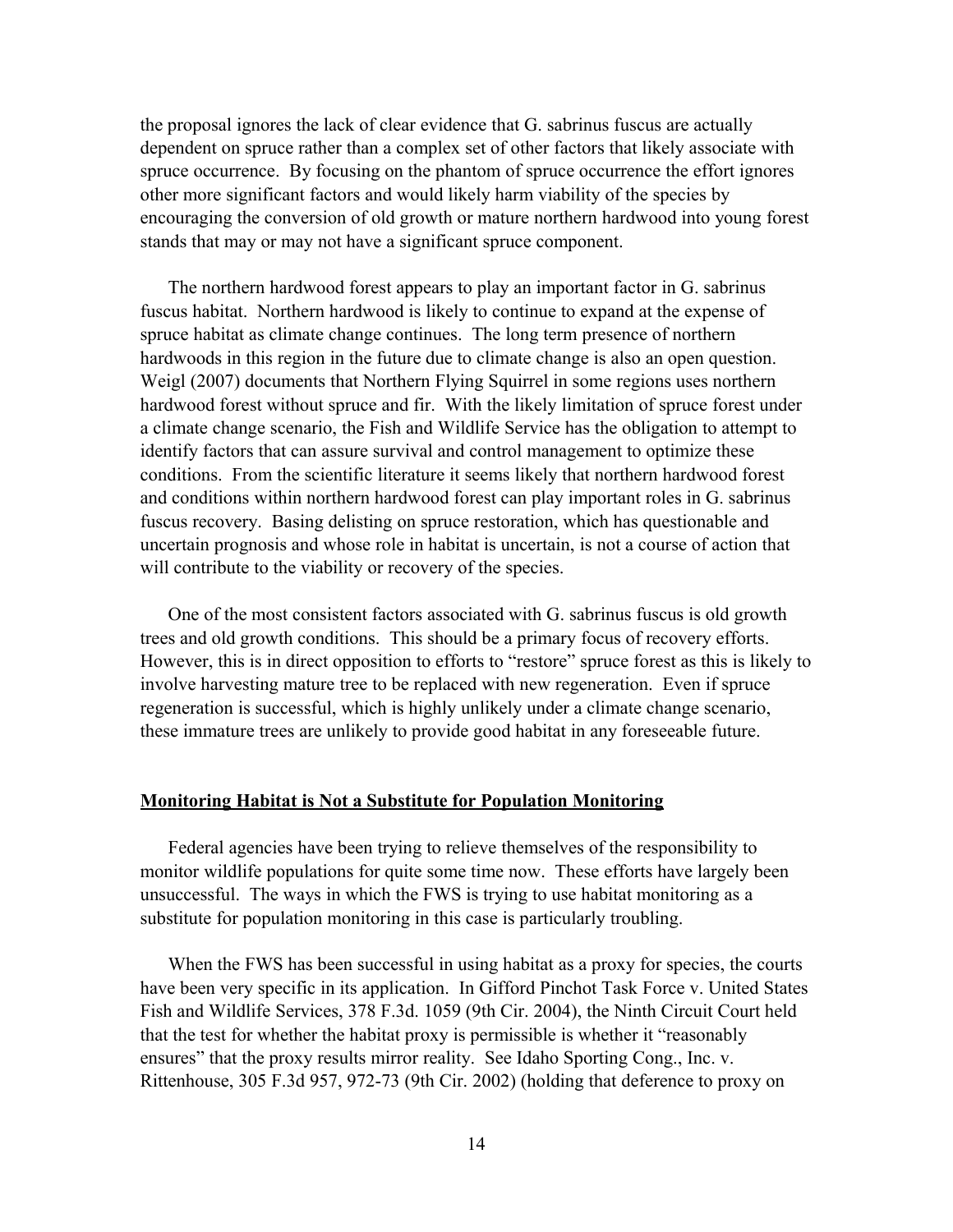proxy approaches is not warranted when the proxy method does not "reasonably ensure" accurate results).

The Ninth Circuit upheld habitat as a proxy for population count with the following analysis:

"The habitat analysis here is not just a simplistic "x number acres  $=$  y number of owls" type of equation. Rather, the habitat proxy takes into account type of land, extent of degradation of the habitat, relationship between different habitats, the owls' distribution, and the owls' range. The jeopardy analysis also takes into account non-habitat factors, including competition from other species, forest insects, and disease. This detailed model for owl population is sufficient to ensure that the FWS's habitat proxy reasonably correlates to the actual population of owls. Finally, the habitat proxy does not exist in a vacuum: The FWS has a program of demographic studies that supplements and verifies the habitat results."

Gifford Pinchot Task Force v. United States Fish and Wildlife Services, 378 F.3d. at 1066.

Clearly, the habitat proxy proposed here is even more simplistic than "x number acres = y number of squirrels". The FWS is making no effort to correlate acres with numbers of squirrels. Instead it is making the grand assumption that any acres of probable habitat = a recovering population of an endangered species. The proxy in this case takes into account just one type of land (red spruce), without clear understanding that this is even the defining feature of WVNFS habitat. It fails to examine the extent of degradation of the habitat; fails to examine the relationship between different habitats; and fails to examine the squirrel's distribution or the squirrel's range. The FWS fails to take into account non-habitat factors, including competition from other species, forest insects, and disease. In addition, the FWS fails to account for threats to either the squirrels themselves or their habitat.

The Service is also lacking in having a program of demographic studies to supplement and verify habitat results (or in this case assumptions). As we point out elsewhere in this document the FWS is lacking in some of the most basic knowledge about the WVNFS. The FWS has done nothing in this case to ensure that their habitat proxy reasonably correlates to the actual population of WVNFS. As such, the Service fails the test laid out by the Ninth Circuit Court. Any decision which relies on this faulty take on habitat proxies is arbitrary and capricious.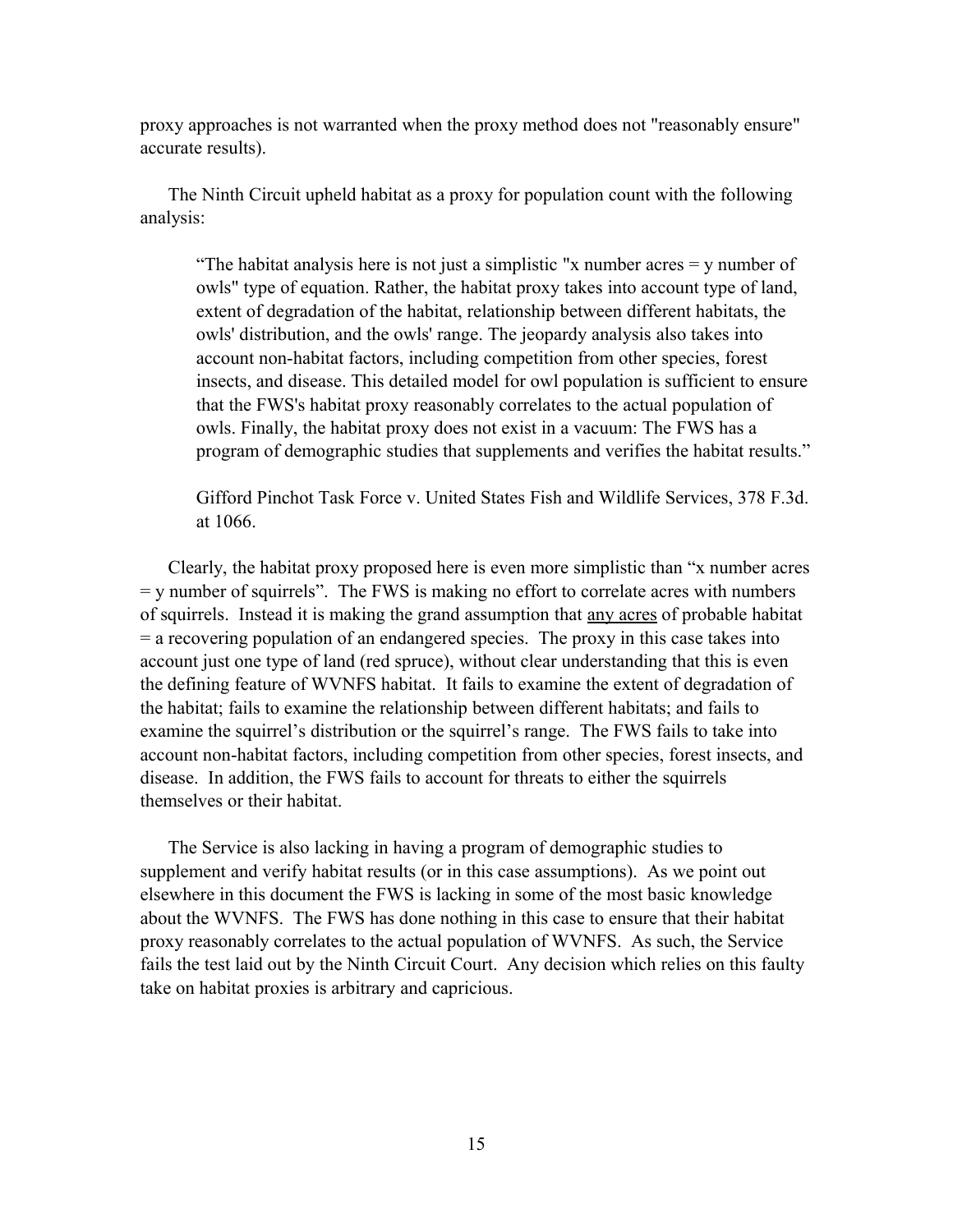#### **Other Habitat Concerns**

When the FWS claims that the WV northern flying squirrel prefers red spruce habitat they are misinterpreting Jennifer Menzel's research. Menzel says on pages 53 and 54 of her 2003 thesis, "Habitat use of the (West) Virginia northern flying squirrel was similar at each spatial scale examined (landscape, stand and local)… There was no significant difference in the ranks of the top 3 used habitat types: spruce, Allegheny Hardwoods and spruce-northern hardwood types." (This is at the landscape level). She goes on to say there was no difference at the stand level between 6 forest types. At the local level she says, "there was little habitat type preference within the WVNFS home range." The FWS has concluded from this research that red spruce is the preferred habitat of the West Virginia flying squirrel. There is no scientific support for this conclusion, particularly when relying on Menzel's research.

Much of the conservation effort for the species has focused on understanding its habitat and the use of this habitat. To ensure recovery, habitat must be provided for the number and distribution of reproductive individuals to ensure the continued existence of a species throughout its geographic range. In the case of the WVNFS the protection of habitat is serving as a proxy for the status of its population. The FWS proposes that by protecting and monitoring the habitat for a species the species is protected. The protection of habitat is critical to the protection of a species but the outright protection of habitat does not ensure recovery. This is certainly the case when it is unclear what constitutes the WVNFS habitat.

Another important consideration is that much of the habitat believed to be important to the WVNFS is not fully protected. In fact, should this species be delisted there would be a complete lack of protections ascribed to the WVNFS or its habitat. It is egregious to assume that the US Forest Service would work to protect a species without the force of law in the face of declining staff and budgets.

#### *Habitat Definitions*

There is a lack of a clear habitat definition for G. sabrinus fuscus. The literature reflects striking gaps in knowledge of the biology and ecology of the species. The Five-Year Review contributed to the confusion about habitat by grossly oversimplifying the results of a scientific review for habitat quality ranking contained in Appendix A. Rather than disclosing that Appendix reveals that optimal habitat is associated with a complex array of conditions including old growth spruce and hardwood, coarse woody debris, snags, and moist conditions, the Five- Year Review instead focused on spruce as a source of one of the fungal food species, ignoring other fungal species and other food sources not associated with spruce. Appendix A of the Five- Year Review is consistent with scientific studies and capture data that habitat is difficult to describe definitively.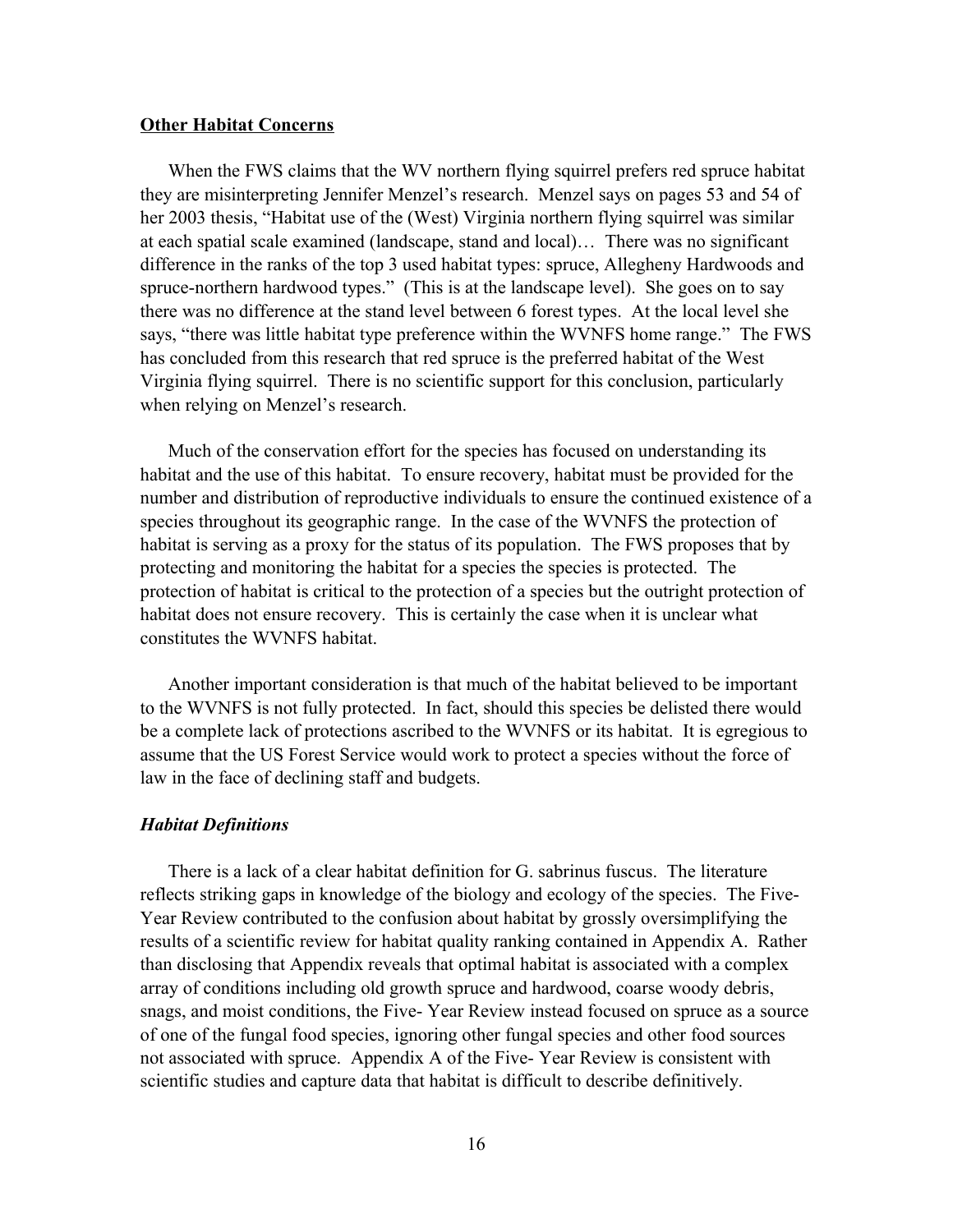Optimal habitat is associated with a number of factors, including large old growth spruce, but these factors are complex, likely inter-related, and poorly understood at the present.

### *Red Spruce*

### *Role of Spruce in Boreal Habitat*

High elevation spruce in the Southern Appalachians is a relict of widespread spruce occurrence during the Pleistocene. However, spruce is just one component of this habitat. The PDMP relies on spruce habitat to the exclusion of other components of boreal habitat. It is simplistic to imagine that spruce and elevation by themselves determine preferred habitat for G. sabrinus fuscus. Indeed, a look at the literature reveals evidence for other boreal components playing key roles in the northern flying squirrel ecology. Weigl points out the key role fungi play as food for G. sabrinus fuscus and the role of the squirrel in perpetuating components of the boreal habitat. Old growth and forest with complex forest structure with a variety of tree species seem to be a component of ideal northern flying squirrel habitat. Spruce is but one component of the high elevation boreal ecology on which G. sabrinus fuscus depends. The association of G. sabrinus fuscus with spruce occurrence may be the association of both species with other boreal factors rather than a direct dependence of the squirrel on spruce. In fact Weigl (2007) points out that G. sabrinus fuscus is seldom found in pure conifer or pure spruce stands. It is more characteristic of the ecotone between hardwoods and conifers. This complexity in the habitat for G. sabrinus fuscus has been ignored by the proposal to delist the species as well as by the habitat modeling for the species (Menzel et al 2006).

Despite the direct association in the delisting proposal and PDMP of spruce occurrence with preferred habitat for G. sabrinus fuscus, it is not clear that this direct association exists. Weigl (2007) directly calls this assumption into question. It is significant as Weigl points out that there is a notable lack of G. sabrinus within pure spruce forest. Other factors such as food sources, climatic factors, and elevation may explain the seeming association of G. sabrinus fuscus with spruce. The capture data also reveals significant occurrence outside spruce forest. These factors cast tremendous doubt that the species is directly linked to spruce habitat rather than other factors that may have covariance with spruce occurrence. Serious errors and false confidence can result from attributing preferred habitat to phantom factors while discounting and failing to account for factors that may play a more critical role.

# *Red Spruce Management*

Boreal forest is a complex forest containing elements of spruce, fir, and northern hardwood species. The extent of spruce forest has declined significantly during the historical period. The decline of spruce is cause for concern and spruce restoration should be a goal for lands, especially those in public ownership. Spruce, along with other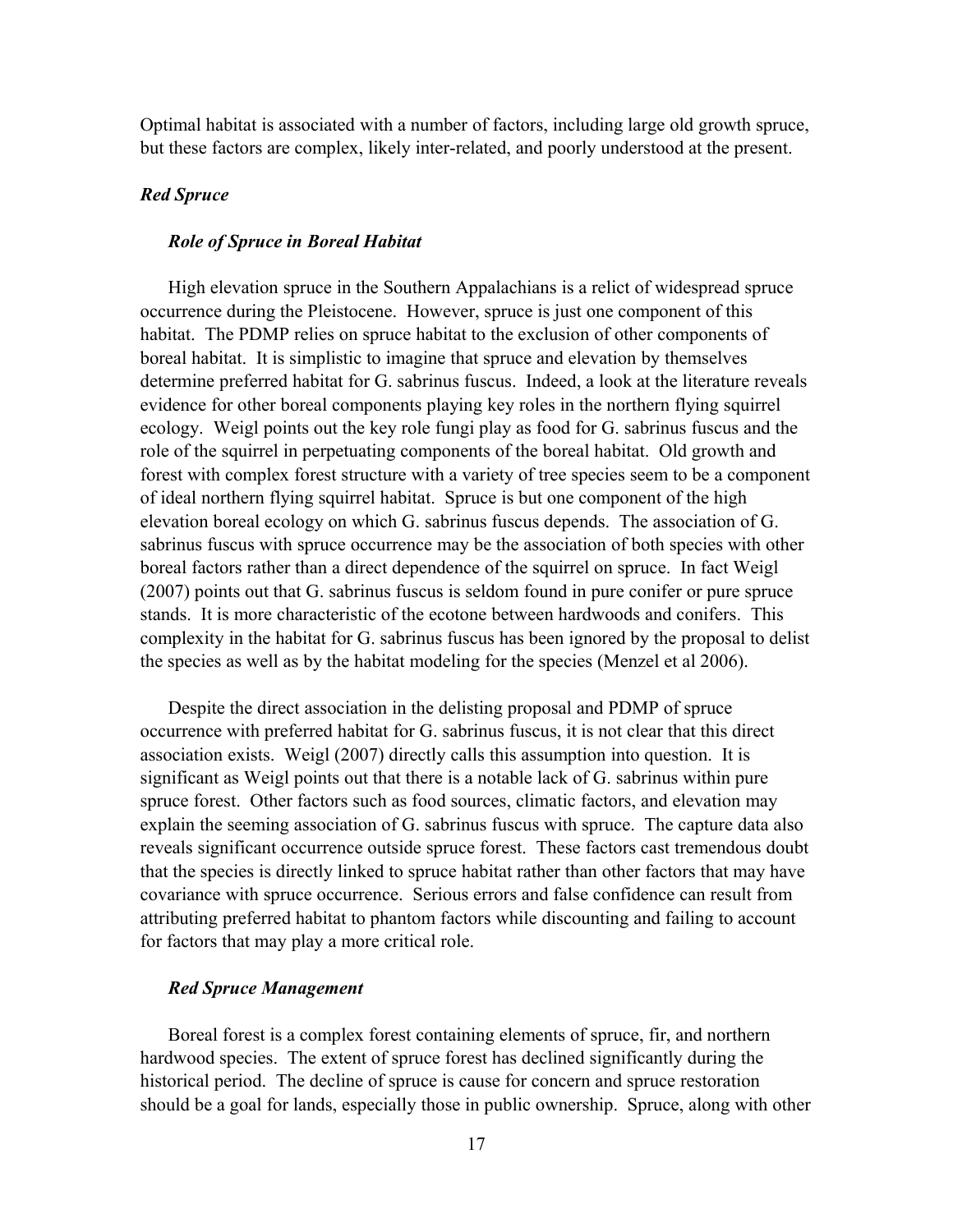boreal species is clearly a Pleistocene relict whose range has been reduced due to past climate change. Boreal habitat and boreal species face a very serious challenge from current climate change.

It is not clear that spruce restoration efforts will be successful in face of these challenges. If northern hardwood forest is cut, it is not clear that spruce will replace the cut species. There is only one master's level study on the Monongahela NF suggesting that such recovery may be feasible. There are many factors, including the observed ongoing decline of spruce forest that suggests that such recovery is not feasible. Climate change, lack of seed source, and species competition could easily frustrate spruce restoration.

Meanwhile, it is not clear from the research that northern hardwood forest is not providing good habitat. Weigl (2007) points out a number of habitat characteristics that seem to be associated with and important to G. sabrinus fuscus habitat. Fungal and lichen food sources for the squirrel are important factors. Other habitat factors that seem to be associated with habit are moist down woody debris and a cool and moist microclimate. These factors are characteristic of northern hardwood forests. In fact despite the focus in the delisting proposal and the modeling on which the delisting depends, the species has consistently been found in northern hardwood forest. It is clear from several of the lines of research that the species is associated with older or old growth forest. Thus the focus on restoration of spruce at the expense of mature northern hardwood could easily harm G. sabrinus fuscus recovery.

The delisting proposal contains two serious and troubling errors. First of all, it assumes that spruce forest can be restored at the expense of northern hardwood forest despite extremely little evidence that this is feasible. It also ignores the likely difficulty or impossibility climate change will introduce into this effort. Secondly, the proposal ignores the lack of clear evidence that G. sabrinus fuscus are actually dependent on spruce rather than a complex set of other factors that likely associate with spruce occurrence. By focusing on the phantom of spruce occurrence the effort ignores other more significant factors and would likely harm viability of the species by encouraging the conversion of old growth or mature northern hardwood into young forest stands that may or may not have a significant spruce component.

# *The Squirrel and Other Habitat Types*

# *Squirrel Adaptation*

Because habitat is a complex and poorly understood complex of conditions, the modeling that has been conducted fails to account for the squirrel's adaptation. Climate change is likely to continue to limit the range and occurrence of red spruce in the Central Appalachians. By inappropriately linking G. sabrinus fuscus habitat to red spruce, and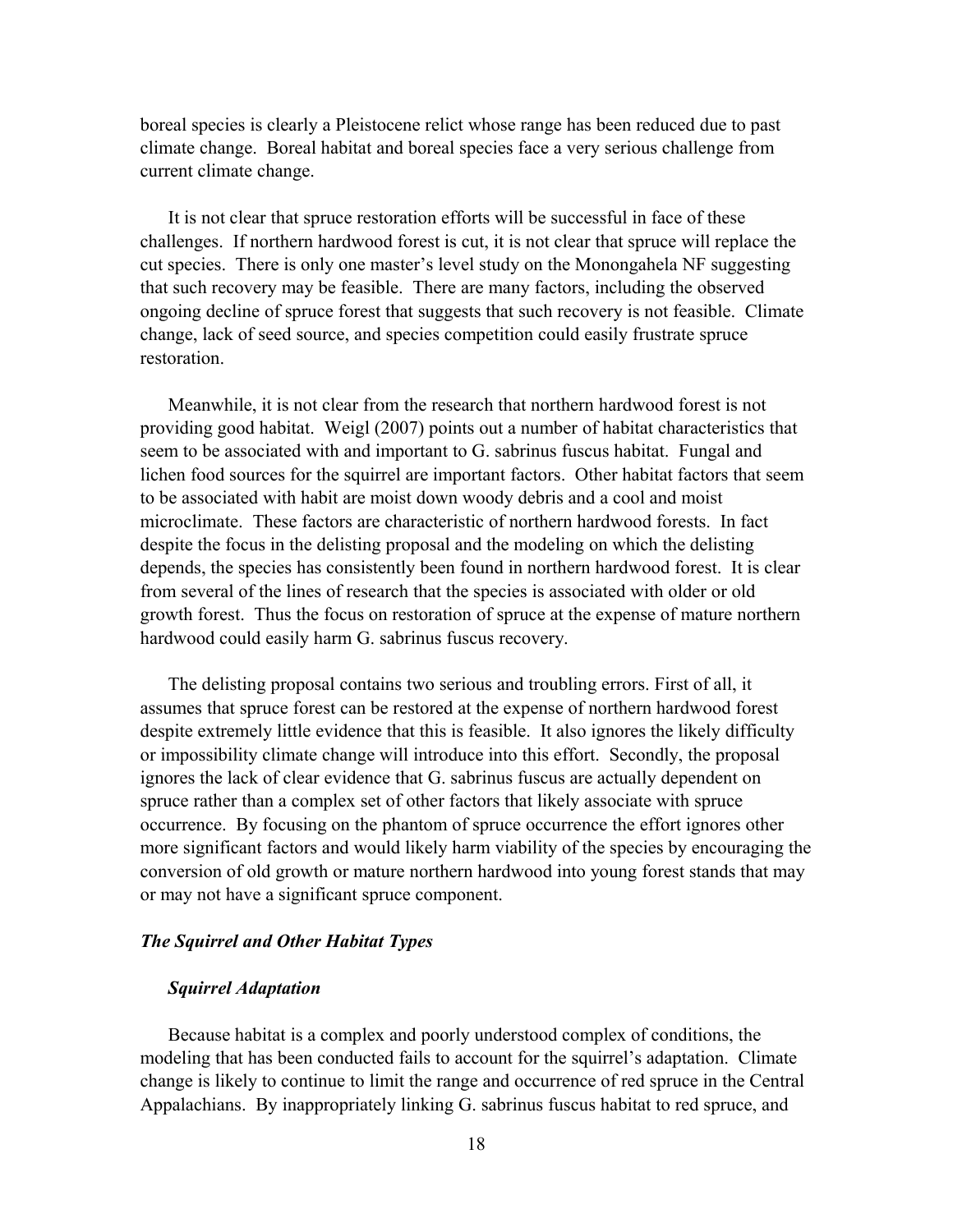proposing delisting based on the unproven and unlikely expansion of red spruce, the Fish and Wildlife Service is in effect proposing a scenario for the species' demise. The logical and responsible course should be to refine the species' actual habitat requirements to document habitat factors that could assure adaptation and survival in the face of climate change.

# *Northern Hardwood Habitat Use*

In particular northern hardwood forest appears to play an important factor in G. sabrinus fuscus habitat. Northern hardwood is likely to continue to expand at the expense of spruce habitat as climate change continues. In fact, even the presence of northern hardwoods in this region in the future due to climate change is an open question. Weigl (2007) documents that Northern Flying Squirrel in some regions uses northern hardwood forest without spruce and fir. With the likely limitation of spruce forest under a climate change scenario, the FWS has the obligation to attempt to identify factors that can assure survival and control management to optimize these conditions. From the scientific literature it seems likely that northern hardwood forest and conditions within northern hardwood forest can play important roles in G. sabrinus fuscus recovery. Basing delisting on spruce restoration, which has questionable and uncertain prognosis and whose role in habitat is uncertain, is not a course of action that will contribute to the viability or recovery of the species.

#### *Habitat Age-Class and the Squirrel*

One of the most consistent factors associated with G. sabrinus fuscus is old growth trees and old growth conditions. This should be a primary focus of recovery efforts. However, this is in direct opposition to efforts to "restore" spruce forest as this is likely to involve harvesting mature tree to be replaced with new regeneration. Even if spruce regeneration is successful, which is highly unlikely under a climate change scenario, these immature trees are unlikely to provide good habitat in any foreseeable future.

# *Food Sources*

The use of food sources by Glaucomys sabrinus fuscus is critical to an understanding of their habitat use. One study of the G sabrinus fuscus fecal pellet contents, done by Donna Mitchell of the WV DNR in 1998 gives us some insight into what the squirrel eats. Entitled "Spring and Fall Diet of the West Virginia Northern Flying Squirrel" it was published by the American Midland Naturalist in 2001. The pellets studied were collected from 115 captured squirrels from 1989 to 1991 in the spring and fall. No information was collected for winter and summer food sources. The spring samples show equal consumption of buds from red spruce and beech trees and fungus associated equally with both conifer and broadleaf trees. In the fall, fungi were more widely eaten as were beech nuts. Lichen and mosses were also found in the samples. This small study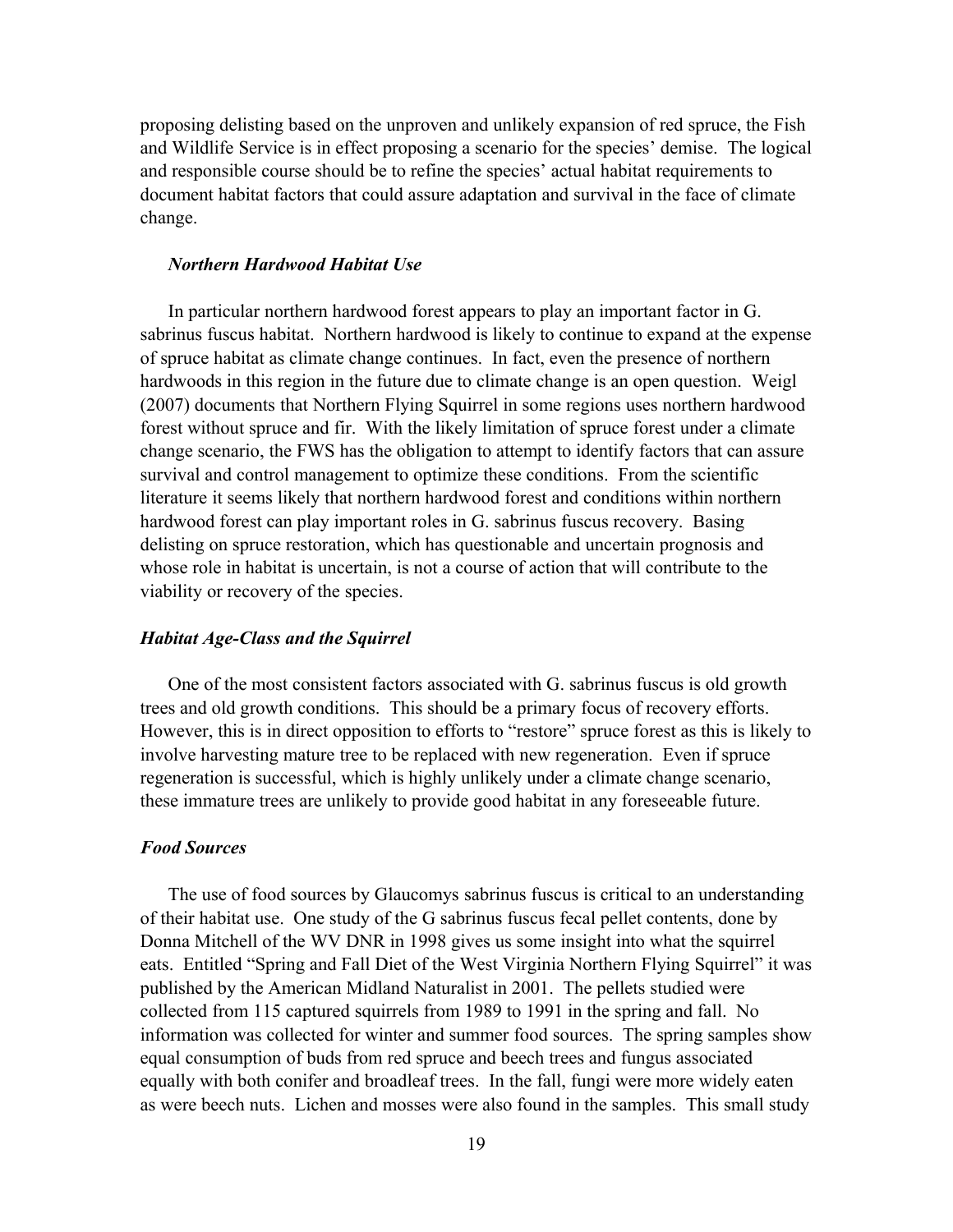supports the contention that the squirrel forages in both northern hardwood and conifer habitat and is not limited to red spruce forest types.

The second study cited in the Five-Year Review was by Loeb et al 2000, "Habitat Associations of Hypogeneous Fungi in the Southern Appalachians: Implications for the Endangered Northern Flying Squirrel (Glaucomys sabrinus coloratus)". This study uses data from 1995 to 1996. The study is less useful than the Mitchell study because it just looks at fungi found near flying squirrel capture sites. There is no proof that this is a food source used by the Appalachian squirrel. The study does not cover the West Virginia northern flying squirrel (Glaucomys sabrinus fuscus).

In the Loeb study the most common fungus, found 78.8% of the time, is Elaphomyces. It is "is one of the most common and widely distributed species of hypogeous fungi in the northern hemisphere and is found in a variety of habitats including pine, chestnut, beech and oak forests (Smith et al., 1981, Zhang and Minter, 1989) from Loeb, page 293. This fungus, despite the authors' claims, does not lead to the scientific conclusion that flying squirrel are found in red spruce habitat. The study was done in spruce and spruce/hardwood forests skewing the results toward red spruce. No comparative study was done in pure hardwood stands even though the Glaucomys sabrinus coloratus has been found in such stands. The study of structural and vegetation characteristics in the area of the fungus was conducted on just three one meter by one meter plots. This limited data cannot be used to define the canopy cover, soils, logs, snags, and vegetation characteristics (distance to closest tree species) of Glaucomys sabrinus coloratus habitat let alone that of fuscus. This study was too limited to be useful in the Five-Year Review.

Additional research is needed to further define habitat preferences, for example by looking at factors such as the presence of food sources by predominant surrounding age class. Until such research is completed, pinning species viability on limited understanding of food source preferences and extrapolation to the larger issue of overall habitat preference is unwarranted.

# *Capture Sites vs. Habitat Needs*

The use of capture sites to define habitat needs for G. sabrinus fuscus is useful but is not definitive. There is no evidence that the capture sites have been placed or sampled with a strategy to accurately establish particular optimum or preferred habitat conditions.

### *Elevation*

Certainly elevation plays a role establishing suitable habitat for the species. There is general consensus that habitat for the species is found in boreal areas, and boreal habitat is found in the higher elevations of the Central Appalachians. It is not surprising that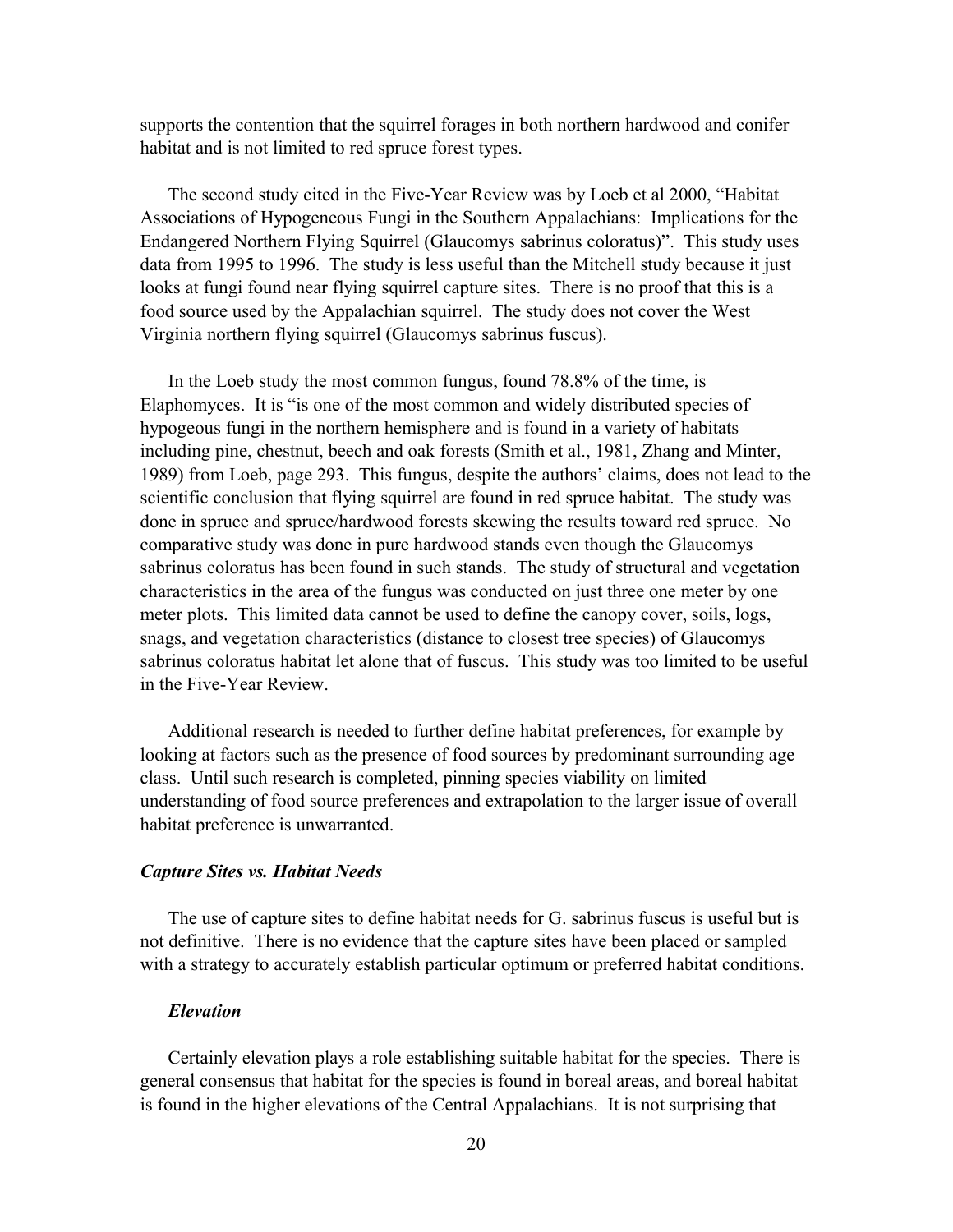capture studies have found an association between elevation and captures. However, this tells us nothing about the finer relationships or what components of higher elevation boreal habitat the species is dependent on.

### *Timber Types*

The fact that there is an association in capture studies with spruce occurrence is not necessarily surprising nor particularly revealing. Spruce is an important component of boreal habitat. Are there aspects of spruce biology that G. sabrinus fuscus is dependent on? Or as Weigl (2007) suggests are there underlying conditions that both spruce and the squirrel are responding to. There is a true danger in depending on spruce as a surrogate for these underlying conditions. The association of spruce to other conditions could mask the more fundamental dependence of the squirrel on these conditions. If these conditions are masked, management could ignore these conditions or actually degrade them. It seems likely from the literature and Appendix A of the five year review that old growth or mature northern hardwood is superior habitat to newly regenerated or early succession spruce forest. Yet this is ignored by the delisting proposal, the PDMP and the models being used for G. sabrinus fuscus habitat.

# *Food Sources*

The literature and Appendix A of the five-year review indicates a strong association with certain fungi and other food sources. Yet there is no indication that captures have taken food into account, that the delisting or monitoring proposal has considered this association in any detail, or that the PDMP has addressed how its reliance on Forest Service management plans would impact these food sources.

#### *Canopy Closure*

The literature and Appendix A of the five year review document that forest structure may be one of the most important conditions impacting G. sabrinus fuscus habitat. Yet capture studies have scarcely addressed this factor. The association of the species' habitat with large old trees and complex structure including snags and coarse woody debris would logically call for addressing this habitat component. Yet the PDMP fails to address this habitat concern, and the strategy it is relying on to assure recovery would likely degrade this condition on significant areas on national forest land.

# *Habitat Manipulation*

As detailed in previous sections, the habitat manipulations the FWS Service is relying on to assure viability of G. sabrinus fuscus on national forest lands are untested and unproven, are contrary to much of the biology that is known about the species, and are likely to harm its viability rather than enhance it. A logical approach to relying on habitat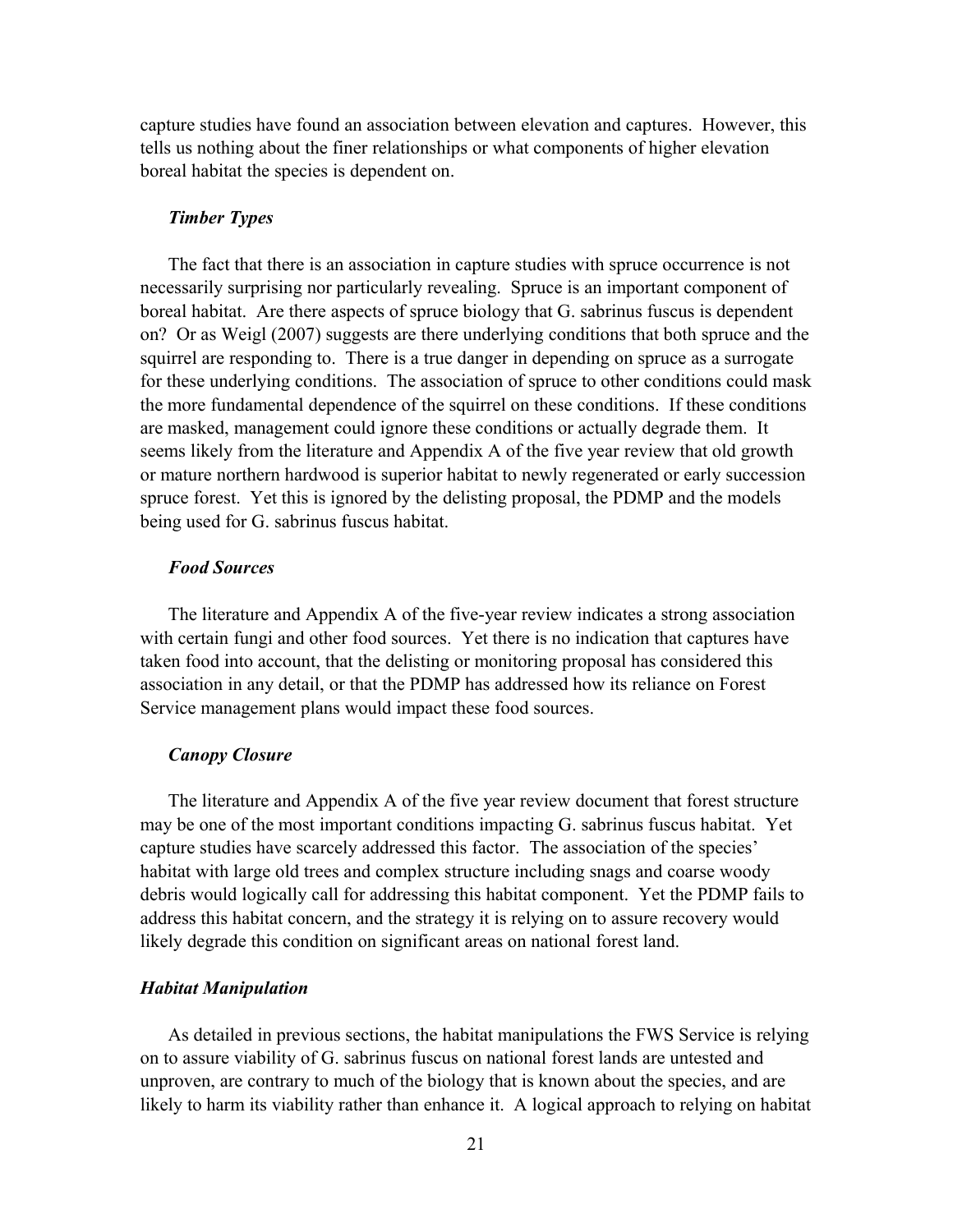manipulation to enhance habitat would include before and after examination of populations (or at least capture rates) that could be tied to the manipulations. There are no studies in this case. In fact careful examination of the capture data history reveals that nest boxes have been in areas that have been harvested, but no subsequent sampling has been conducted to assess how these management activities have affected capture rates.

# *Other Effects on Habitat Use and Quality*

Most studies, e.g. (Weigl, 2007) and Appendix A of the five-year review, suggest the association of optimum or preferred habitat with moist conditions, high rainfall, and northern aspects. This association could result from the presence of food sources proliferating under moist conditions or other microclimatic effects. Moist conditions can be associated with micro-climate regimes in northern aspects, areas receiving higher precipitation and fog in certain positions in relation to prevailing weather patterns, and certain drainage patterns. In converse to this, aspect, drainage pattern, and areas within rain shadows can have reduced moisture. The model relied on to predict habitat (Menzel et. Al., 2006) lumps all of these areas together based on elevation and spruce occurrence. It is unlikely that these factors have no effect. Rather, it is more likely that the data and modeling are too insensitive to reveal these habitat patterns. In practice this inability to distinguish these habitat factors potentially overestimates the optimum habitat. It is premature to assess that there is adequate habitat for viability for G. Sabrina fuscus on national forest lands with the current state of knowledge about habitat needs, the likely changes to habitat with climate change, and the continued loss of high elevation habitat.

#### **Threats are Increasing, Not Decreasing**

The notice for the PDMD claims that: "Recovery actions have resulted in reduction in the threats, which has led to: (1) A significant increase in the number of known WVNFS capture sites; (2) multiple generation reproduction; (3) the proven resiliency of the squirrels; and (4) the vast improvement and continued expansion of suitable habitat." This claim is not credible in the light of the stark lack of substantive population and distribution trends, the profound open questions about the subspecies' biology, and the immediacy of substantial threats including climate change, habitat fragmentation, and development threats.

In addition, the overall assertion that "recovery actions have resulted in reduction in the threats" is not borne out by evidence. Federal Register, Vol. 72, No. 194, page 57346. The FWS, in its threat assessment conforming to the five listing factors in December 2003 (Five-Year Review at 10) concluded that various threats were either insignificant in their effects on the squirrel or beyond the Service's control. The FWS cannot have it both ways. The conclusion that "recovery actions have resulted in reduction in the threats" is negated by the statement that threats are beyond the Service's control.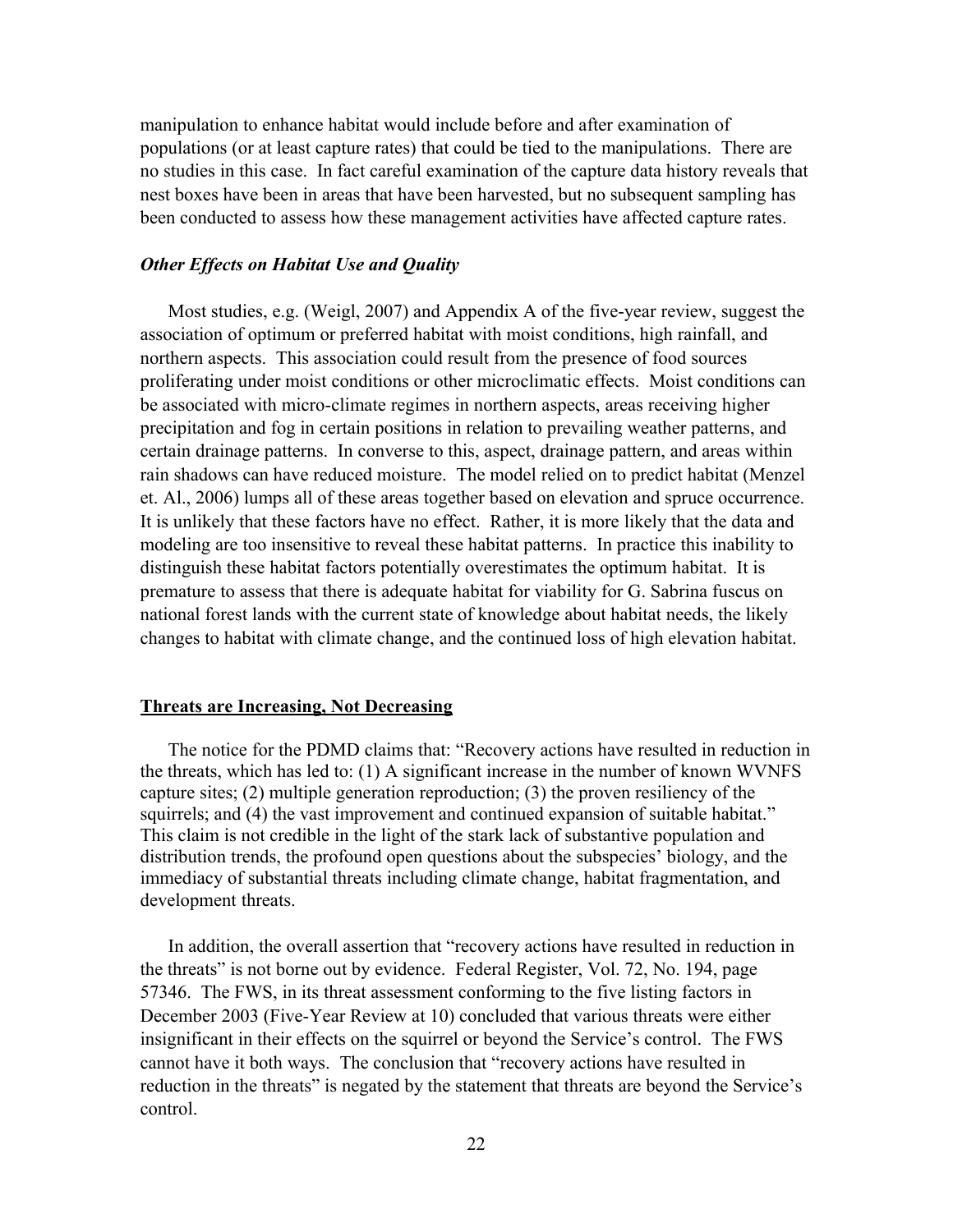We take issue with FWS conclusions. The effects of global warming, private land development, highway construction and energy development are all ongoing (and increasing) threats that have not been affected by recovery actions and have certainly not been reduced as threats. They are examined in greater detail below.

# *The Effects of Global Warming Have Not Resulted in "Reduction in the Threats"*

The examination of global warming in this document falls well below the "best available scientific information" standard. The FWS has ignored the large number of studies we cited in our comments on the delisting proposal, cherry picked studies which it believes to support its predetermined decision to delist the squirrel, misrepresented the studies it does cite, and failed to develop a rational connection between the cited studies and its conclusion.

The Service's dismissive attitude toward global warming science is in stark contrast to how it treated warming models in its recent proposal to list the polar bear (72 FR 01064, 1/9/07). It also contrasts with how NOAA Fisheries dealt with global warming models in its decision to list two Florida coral as endangered (71 FR 26852, 5/9/06). The legal standard of the ESA simply do not allow the FWS to blithely dismiss the global warming impacts as not foreseeable. These impacts have been foreseen by numerous scientific studies as cited in our comments on the proposed listing rule. If the Service disagrees with these studies, it must go through them one by one and show that its position is better support by current science than the modelers.

The FWS cites Inkley et al. 2004 and Prasad et al. 2007 for the proposition that "regional models and predictions are more equivocal". The fact that some regional models are equivocal is neither enlightening nor relevant. The Service is clearly trying to imply that Inkley et al. and Prasad et al. projected global warming scenarios without substantial impacts to the flying squirrel's and its habitat. They did not:

- $\triangle$  Inkley et al. did not examine or mention red spruce or the flying squirrel. They made no prediction about the future range of the squirrel's habitat. There is nothing in this document relevant to the flying squirrel.
- \* The Service states that Prasad et al.'s "models do not predict red spruce range displacement or migration rate(s)" in West Virginia. The implication of this strangely vague sentence is that some or all of their models predict no displacement. This is false. Prasad et al. simply did not model displacement in West Virginia at all. The FWS has confused the lack of model with a negative conclusion from a model. Prasad et al. did present a table of "area-weighted importance values" for red spruce in West Virginia. Every scenario, from low to high emission rates, showed a massive decline in importance values. To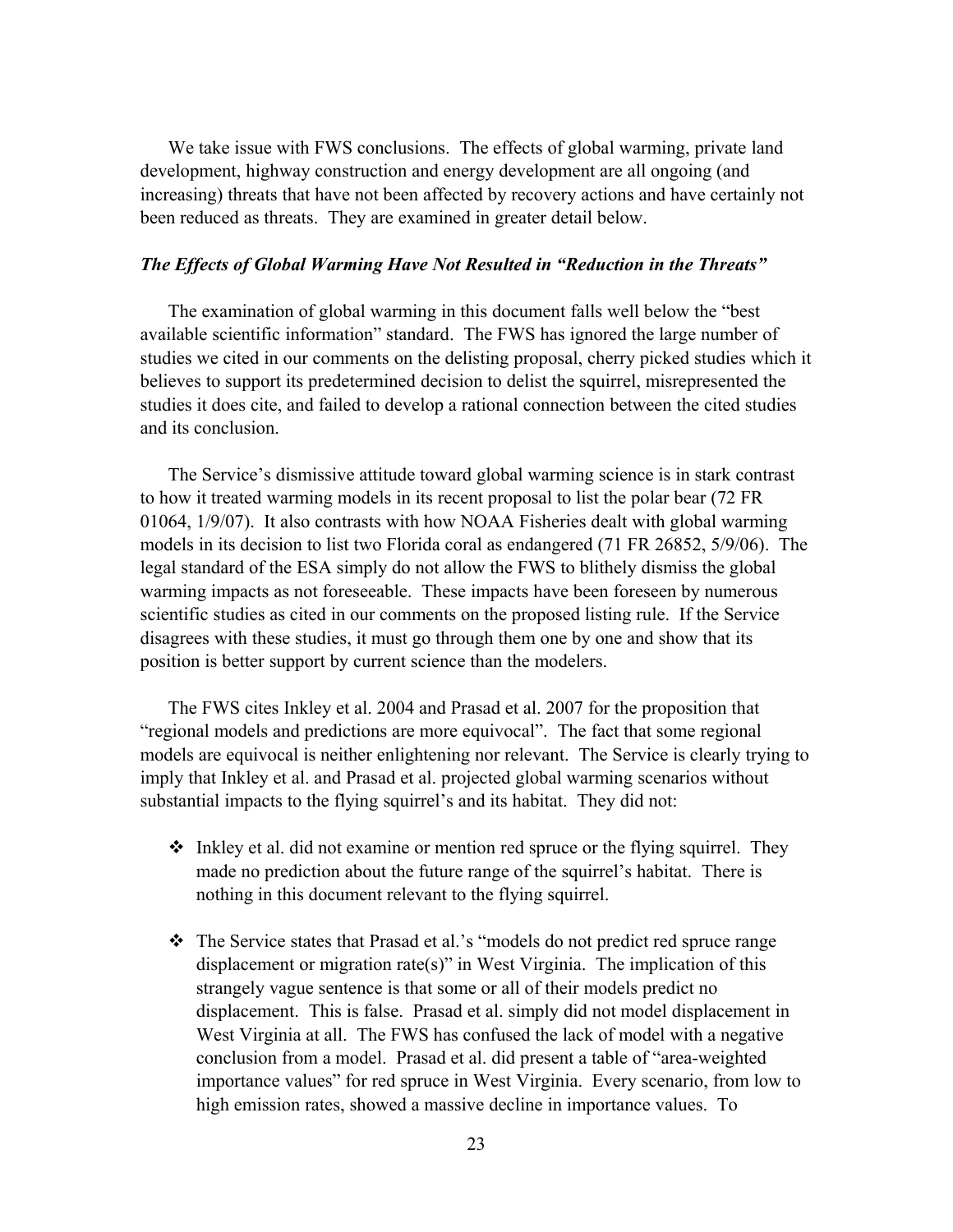summarize: 1) there is nothing in Prasad et al. suggesting that red spruce won't migrate out of the squirrel's range and 2) red spruce in West Virginia declines in all models, and the West Virginia scenarios are massive. We fail to understand how the Service can draw any hopeful conclusion from Prasad et al.

The FWS states that "There is little consensus as to specific effects on WVNFS or its habitat." Lack of consensus usually means scientific disagreement. Yet the Service has failed to describe and cite any scientific debate about the impacts to the flying squirrel or its habitat. Instead it throws up *its own* speculation about differing possibilities; none of which have been published in scientific journals or exist outside the context of this listing/monitoring decision. The FWS has mistaken its own unwillingness to accept the scientific models with a debate within the scientific community.

The Service complains that global warming models involve "uncertainty." All models include uncertainty. It is inherent to the concept of modeling. If there were uncertainty, a model would not be needed. Thus the FWS needs to demonstrate not that there is uncertainty, but that the best available scientific information indicates that the uncertainty is such that it is more likely than not that the squirrel's habitat will not be sufficiently impacted by global warming to threaten the squirrel. It has not done so and is unable to do so.

# *The Effects of Private Land Development and Highway Construction Have Not Resulted in "Reduction in the Threats"*

The FWS addresses the threats to the WVNFS from private land development and highway construction in the most cursory manner. Highway development and recreational development, as well as mining/gas exploration and wind farm development are assessed as follows:

"Activities such as these are expected to continue on private lands. While some low level of local impacts are likely to continue into the future, there is no indication that the activities would occur over a landscape level, or at such a magnitude as to pose a threat to the continued existence of G.s. *fuscus*."

Five-Year Review at 11.

No documentation or evidence accompanies these assertions for any of the above activities. There is no description of the criteria or thresholds for assessing magnitude. What level of activity or development would constitute "such magnitude as to pose a threat"? The FWS must define this condition, so that both FWS staff and the public can assess if or when this threat level is reached.

This minimal treatment of threats to the WVNFS flies in the face of the current level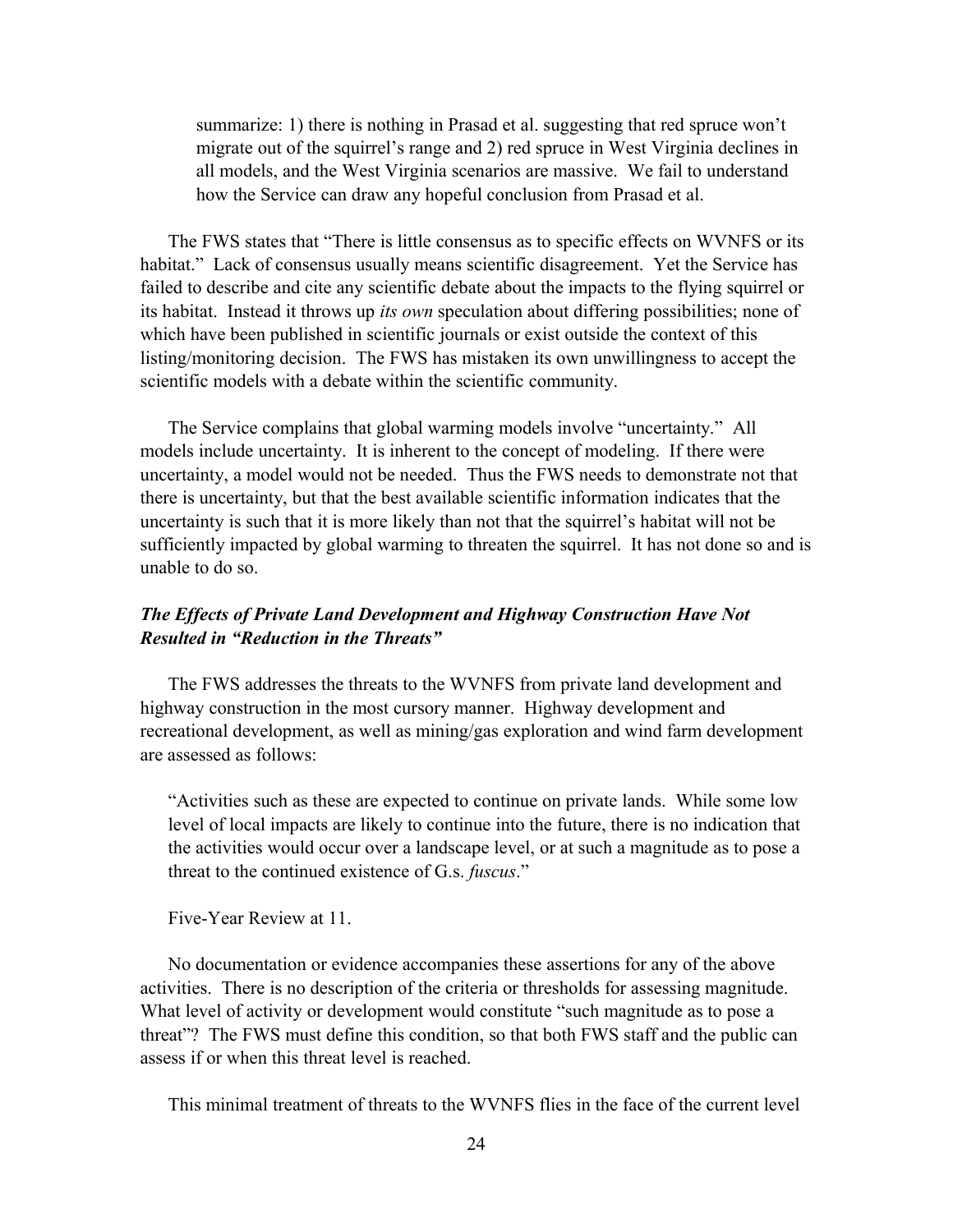of private land development. Primary residence and especially second home construction in the affected areas of West Virginia and Virginia has been booming. As reported by the Washington Post, "From 1990 to 2000, West Virginia had the second-biggest jump in the nation in the share of its housing considered "seasonal," according to a West Virginia University analysis of recent census data. The state trailed only Hawaii. The Mountain State also was the sixth-fastest-growing state for second homes in the last decade, behind Hawaii, Arkansas, Tennessee; Kentucky and Georgia, said Randy Childs, a West Virginia University economist." (Sandra Fleishman, Washington Post, April 19<sup>th</sup>, 2003)

Increased second home development in the habitat of the West Virginia Northern flying squirrel is removing the forest cover so vital to the squirrel's life cycle. It is fragmenting populations, reducing food supplies, and exposing the squirrel to increased predation. In addition, condo and resort developments have contributed to changing the face of VA and WV in the last few years. The pace of this growth is astounding. Most of West Virginia lacks any land use zoning laws further exacerbating the effects of this explosive growth.

The Five-Year Review touched on the topic of highway development, but failed to address the subject in any substantive manner. Appalachian Corridor H is a large 4-lane highway planned for the northern end of the current range of the West Virginia Northern flying squirrel. Once fully completed, Corridor H will open up this region to even more resort, condo and second home development as travel times from the Baltimore-Washington corridor will be shortened considerably.

Corridor H will have another adverse impact to the WVNFS as well. The preferred alternative described in the Supplemental Final Environmental Impact Statement for the Parsons to Davis Section released in February of 2007 cuts off two small populations of flying squirrels from the rest of the Blackwater Canyon population. These squirrels will be isolated from the larger breeding population to the south and from suitable habitat. They are already cut off from suitable habitat to the north by state route 219. The fact that these squirrels will not cross a two-lane highway let alone a four-lane one is well documented by Weigl et al. in 2002 in their study of the Cherohala Skyway. Their chances of survival on this small island of habitat is doubtful. This is but one example of the ongoing threats to these fragile populations.

#### *The Effects of Energy Development Have Not Resulted in "Reduction in the Threats"*

Mining and drilling for gas in the habitat range of the WVNFS is a real threat on both private and public lands. The growth of mining in the currently defined squirrel range has increased in the past couple of years. Many acres of land are cleared of forests prior to strip mining and portal development for deep mines. Road building to reach these facilities also results in significant areas being cleared of trees.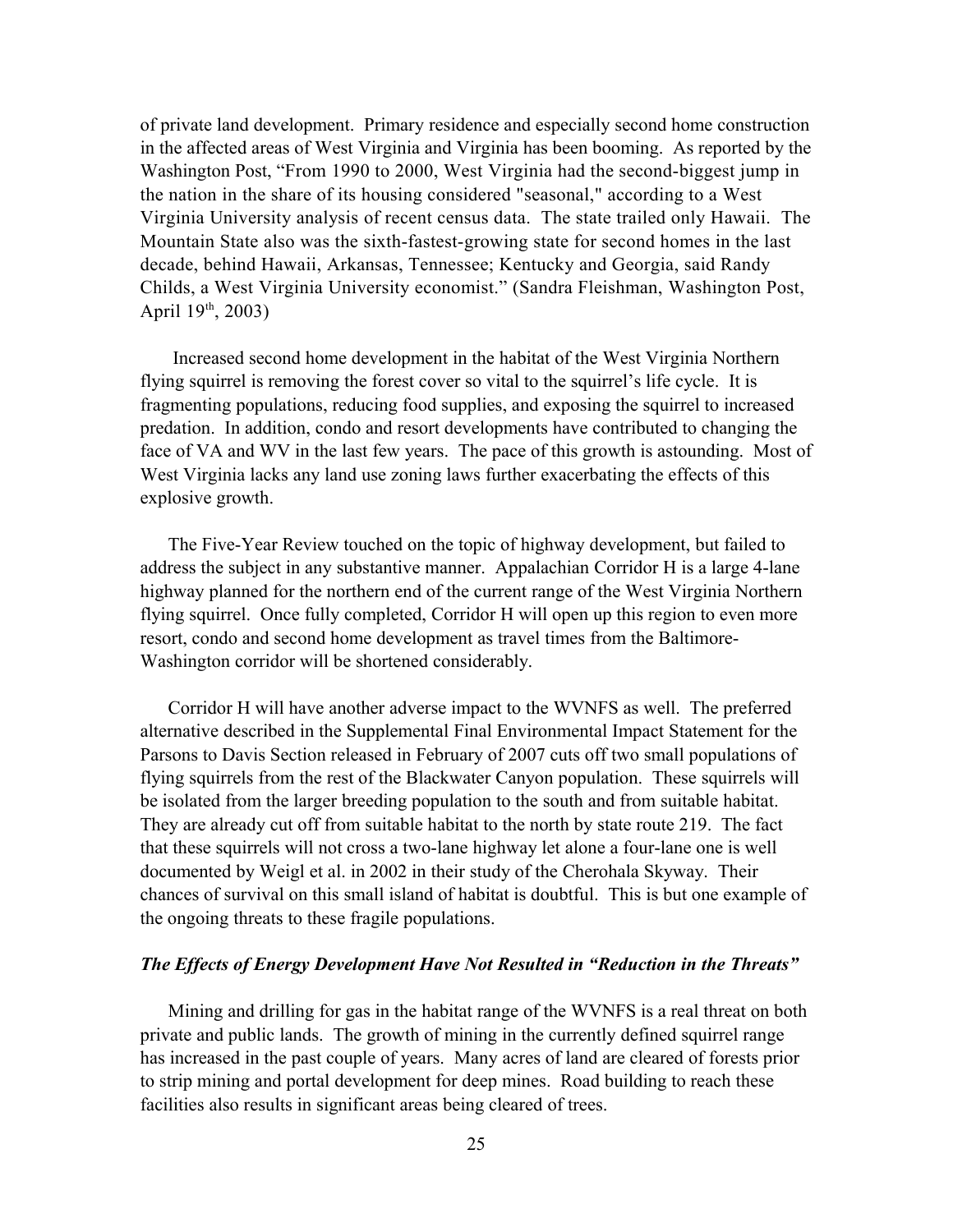Gas exploration and the development of pipelines in the range of the WVNFS is increasing and will further fragment the habitat of the squirrel. This makes it more vulnerable to predators and separates the flying squirrel from food sources. In addition, it isolates the squirrel from suitable mates, further isolating populations which could lead to extinction.

The development of industrial wind turbine projects which requires the removal of large swaths of sensitive high elevation ridgeline forest ecosystems also can fragment and wipe out suitable habitat for the WVNFS. There is a great deal of existing, approved or planned wind energy development in Virginia and West Virginia that could adversely affect WVNFS habitat and should have been examined more thoroughly in the Five-Year Review.

In addition, the Forest Service is currently formulating policy for wind energy development on national forest system lands that will surely result in adverse effects to the WVNFS and may in fact threaten the species' continued existence. Wind energy facilities in the east are placed at high elevation on ridge and mountain tops, the same habitat occupied by the squirrel. The vegetative clearing and road building that accompanies wind facility development would impact and further isolate WVNFS populations and fragment habitat. Should the squirrel lose its listing under the ESA, the threats to it would only increase as federal managers would have less reason to consider the needs of the WVNFS when making wind energy development decisions.

#### *Threats Will Be Monitored Indirectly*

We are very concerned about the lack of research to be done on current and future threats to the West Virginia northern flying squirrel. The exclusive focus on monitoring habitat means threats to the squirrel's existence will be monitored indirectly. Indirect monitoring of threats through red spruce habitat increase or decrease will not guarantee that the squirrel does not become extinct. This turns a blind eye to disease, loss of food sources, mates, and nesting sites, increases in predators and competitors. In addition, waiting ten years to review threats as the Post Delisting Monitoring Plan states on page 15, is unconscionable and irresponsible. The WVNFS could be irreparably harmed by that time. Given the timeframe on which the five-year review was conducted, we have little faith in timely completion of monitoring and review activities.

In conclusion, the threats described above were barely touched upon, let alone adequately considered in the Five-Year Review. This has resulted in a PDMP that fails to even acknowledge the threats caused by these activities. The very premise for delisting, that "recovery actions have resulted in reduction in the threats" is proven false by ongoing and proposed activities in likely squirrel habitat. The FWS must withdraw its proposal to delist until such time as threats to the WVNFS have been adequately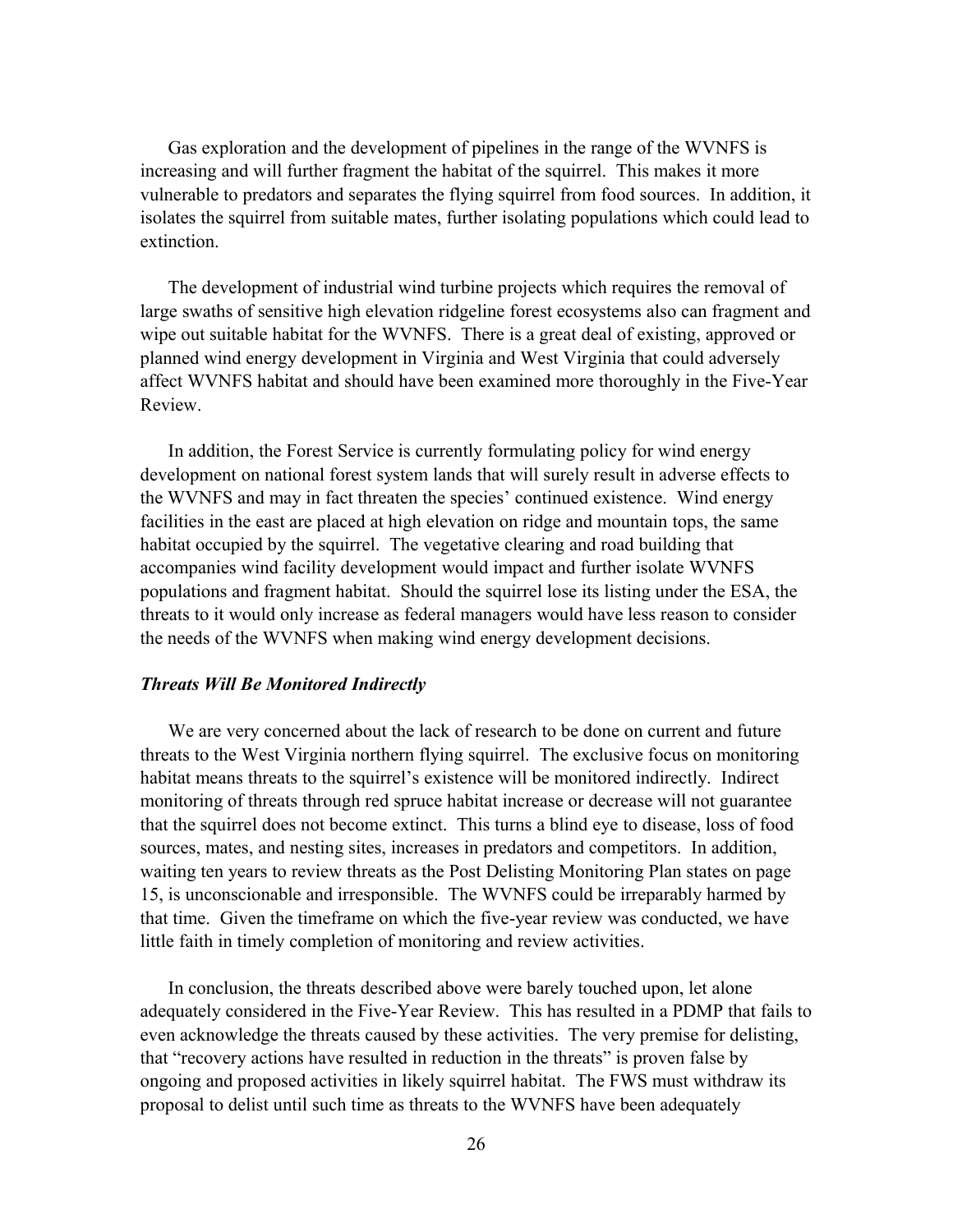assessed.

# **Difficulty in Commenting on This Proposal**

Citizens have run into difficulty commenting on the post delisting monitoring plan for the West Virginia northern flying squirrel. The e-mail contact listed for Fish and Wildlife in the Federal Register Notice of October 9, 2007 is Laura Hill. However when Laura Hill was contacted by the staff of Friends of Blackwater she denied being the contact person and said the e-mail address had been changed. This information was not made available to the public. Any number of people who used the Laura Hill contact email may have lost their opportunity to comment. In addition the website portal for commenting was not available. An appendix to the PDMP available online specifically stated that the web portal was not available and that email contact should be directed to Ms Hill. Citizens' confidence that the Fish and Wildlife Service is interested in their comments is undermined by these sorts of errors.

# *Recommendations and Conclusions*

The consideration of the proposal to delist Glaucomys sabrinus fuscus is premature at this time. Any decision to delist would be arbitrary and capricious. As we have discussed in the preceding pages, there is a significant lack of knowledge of basic elements of WVNFS existence including its population size and trends, life cycle and habitat needs. Furthermore, the very premise for delisting, a "reduction in threats" is patently false.

We are also concerned with the process approach the agency seems to have used in this case. Recovery plans, standards, adherence to assessment of (delisting) criteria and the actual recovery of the species itself seem to have been abandoned in the rush to delist. We hope this approach is not indicative of a new standard for threatened and endangered species protection at the Fish and Wildlife Service, but rather an anomaly in agency performance which can be corrected.

The post-delisting monitoring plan is fatally flawed. First of all, it relies on a number of assumptions that aren't supported by research performed on the WVNFS. It also relies too much on good will and action on the part of a number of agencies many of whom have failed to complete these same requirements in the past. In the face of declining staff and budgets we hold little hope and even less assurance that this work would be completed in the future.

Further action on the status of the WVNFS must be focused on filling significant gaps in knowledge and accurately assessing the ongoing and increasing threats to the squirrel. Obviously, more research is needed. For all the reasons discussed, we ask that the US Fish and Wildlife Service withdraw the proposal to delist the WVNFS and continue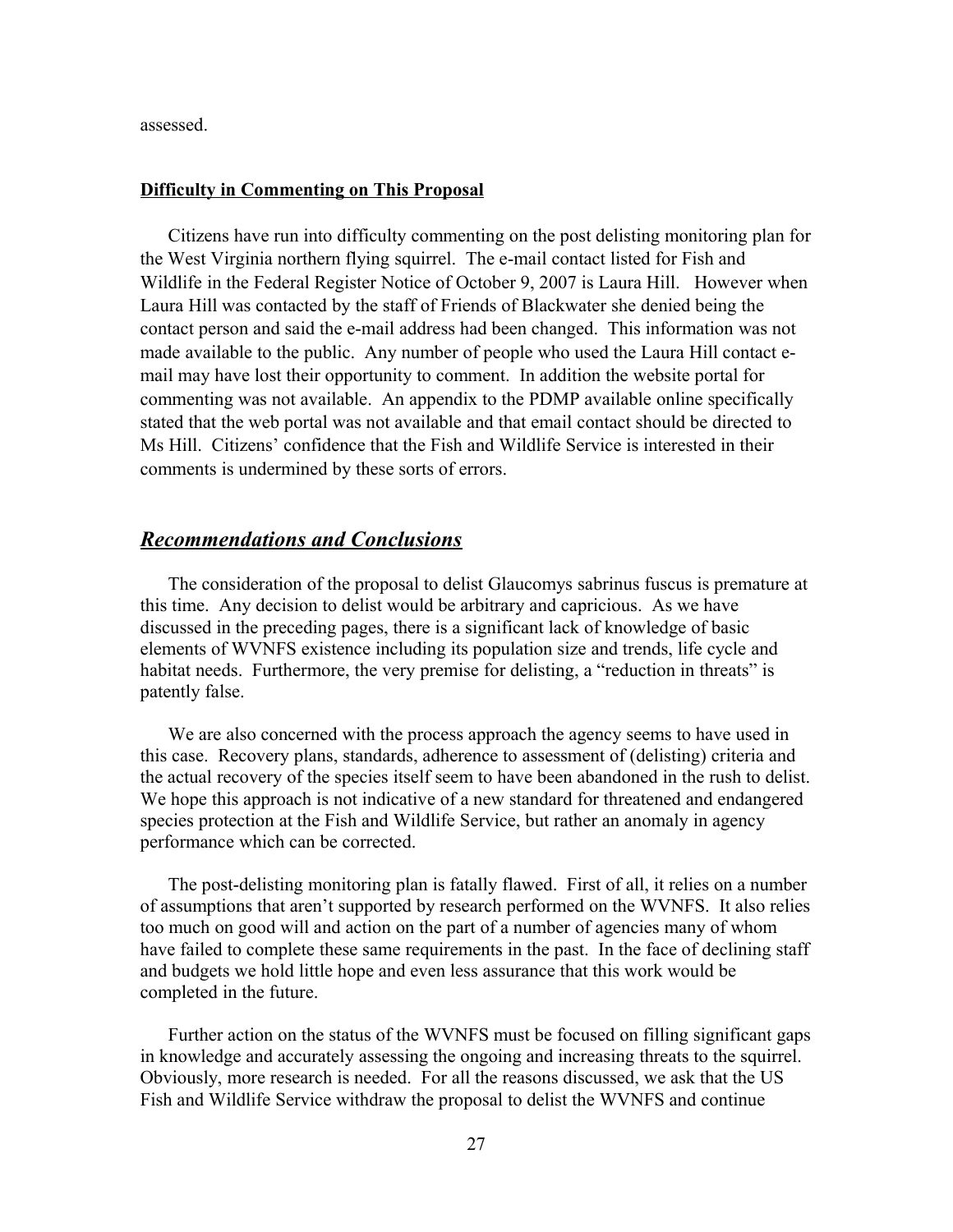implementing the existing recovery plan.

We appreciate the opportunity to comment on the PDMP for the Glaucomys sabrinus fuscus. Please include these comments and attachments as part of the administrative record for this matter. We'll also email an electronic version of this comment letter to aid in comment content analysis. If you have any questions about our comments, please feel free to contact me.

Please continue to send any materials regarding the delisting process. We, the undersigned, hereby each request to receive these documents in both CD-ROM and paper formats. The addresses and phone numbers of all signatories can be found below. Mary Krueger will act as point person for any questions on these comments.

Please contact Mary Krueger at: The Wilderness Society 950 Pearl Hill Road Fitchburg, MA 01420 (978) 342-2159 mary krueger@tws.org

Sincerely,

Mary C. Krueger Forest Policy Analyst The Wilderness Society 950 Pearl Hill Road Fitchburg, MA 01420 (978) 342-2159 mary krueger@tws.org

Judith Holyoke Schoyer Rodd Director - Friends of Blackwater 501 Elizabeth St., Room 3 Charleston, WV 25311 (304) 345-7663 [info@saveblackwater.org](mailto:info@saveblackwater.org)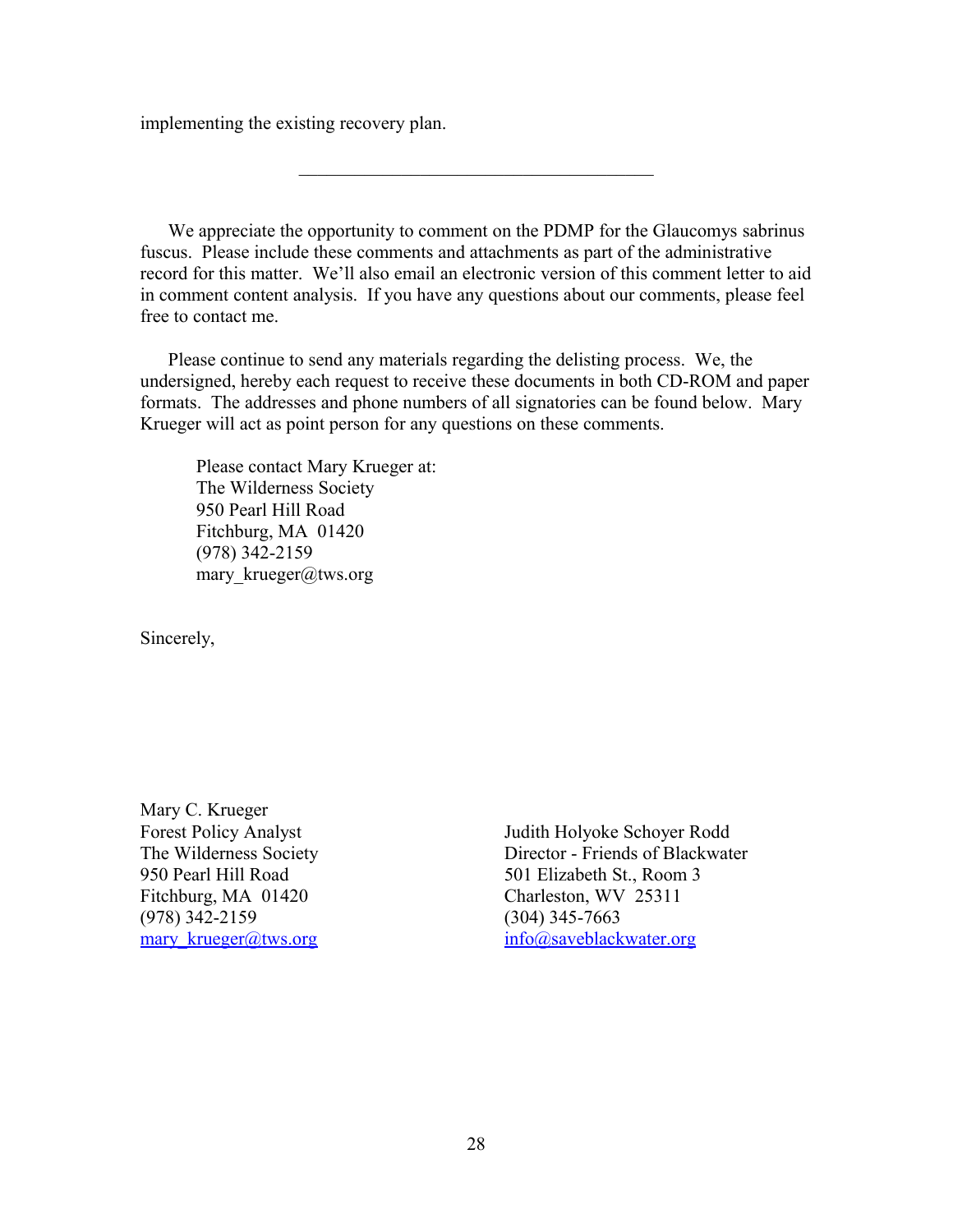Hugh Irwin Conservation Planner Southern Appalachian Forest Coalition 46 Haywood Street Suite 323 Asheville, NC 28801 (828) 252-9223 [hugh@safc.org](mailto:hugh@safc.org)

Kieran Suckling Center for Biological Diversity PO Box 710 Tucson AZ 85702-0710 (520) 623-5252 [ksuckling@biologicaldiversity.org](mailto:ksuckling@biologicaldiversity.org)

Ben Prater Conservation Director WildSouth 16 Eagle Street Ste 200 Asheville, NC 28801 (828) 258-2667 [ben@wildsouth.org](mailto:ben@wildsouth.org)

Gary Zuckett Development Director WV Citizens' Action Group 1500 Dixie Street Charleston, WV, 25311 304-346-5891 [garyz@wvcag.org](mailto:garyz@wvcag.org)

Leigh Haynie Heartwood Staff Attorney Heartwood 1009 Kidder Road Carencro, LA 70520 (337) 886-9145 [envirolah@earthlink.net](mailto:envirolah@earthlink.net)

Janet Keating **OVEC** PO Box 6753 Huntington, WV 25773-6753 [Mountainwild49@yahoo.com](mailto:Mountainwild49@yahoo.com)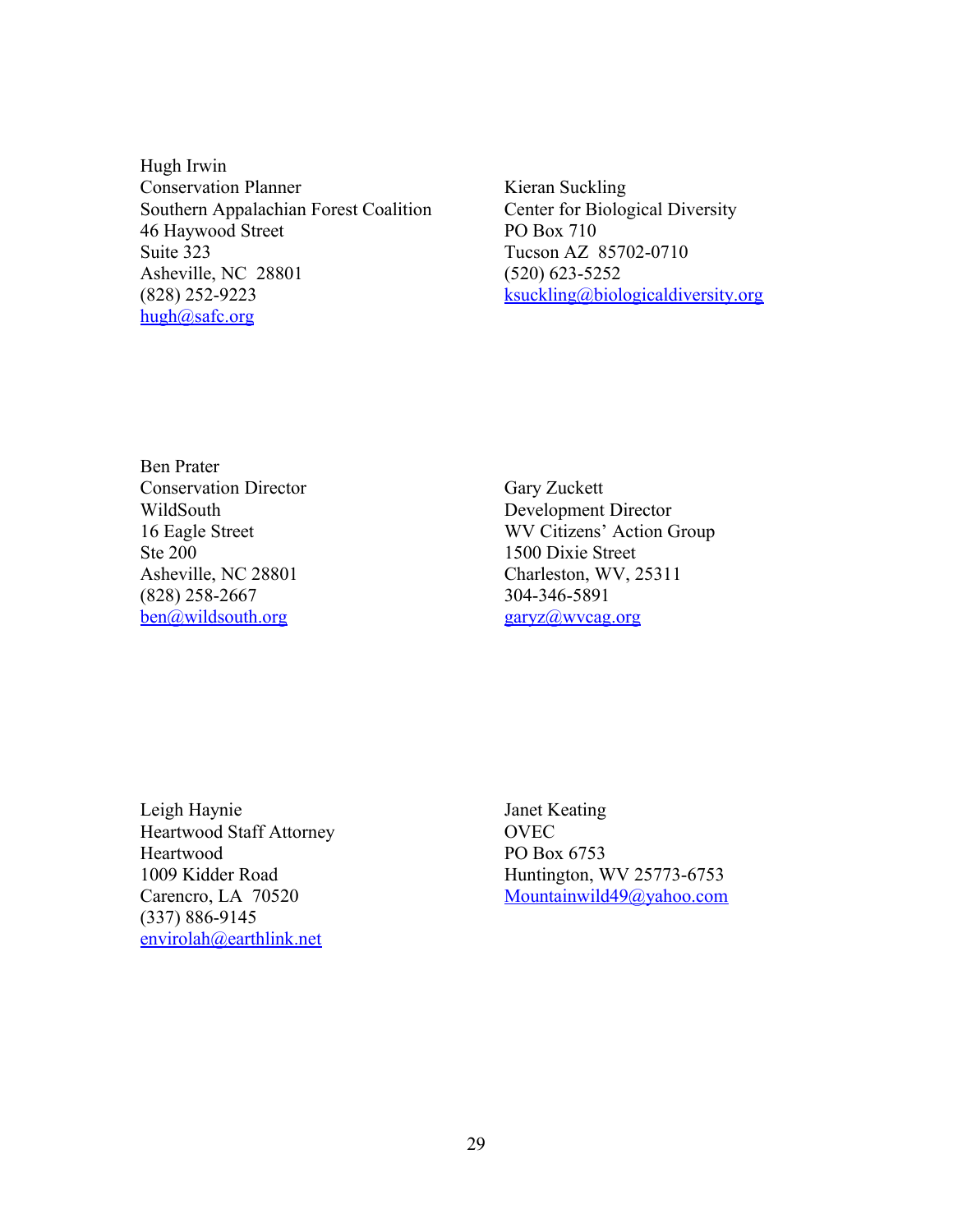Sherry Ann Evasic President Blue Heron Environmental Network, Inc. 512 Paxton Cut Drive Hedgesville, WV 25427 (304) 754-8717 [bluheron7@earthlink.net](mailto:bluheron7@earthlink.net)

David Muhly Senior Regional Representative Sierra Club - Appalachian Region 10501 East Bluegrass Trail, Ste 2 Bland, VA 24315 (276) 688-2190 [david.muhly@sierraclub.org](mailto:david.muhly@sierraclub.org)

Mark Blumenstein (signature available upon request) Friends of the Lower Greenbrier River Box 277 Alderson, WV 24910 [info@lowergreenbrierriver.org](mailto:info@lowergreenbrierriver.org)

Caitlin Love Hills National Forest Program, Director American Lands Alliance (202) 547-9105 (202) 547-9213 (fax) [caitlin@americanlands.org](mailto:caitlin@americanlands.org)

Myra Bonage-Hale LaPaix Herb Farm 3052 Crooked Run Road Alum Bridge, WV 26321 [lapaix@westvirginia.net](mailto:lapaix@westvirginia.net)

Paul Burke Stewards of the Potomac Highlands PO Box 455 Wardensville, WV 26851 [numbersinstitue@juno.com](mailto:numbersinstitue@juno.com)

Sherman Bamford Public Lands Coordinator Virginia Forest Watch PO Box 3102 Roanoke, Va. 24015-1102 (540)343-6359 [bamford2@verizon.net](mailto:bamford2@verizon.net)

Karla Raettig (signature available upon request) Legislative Representative National Wildlife Federation 1400 16th Street, NW - Suite 501 Washington, DC 20036 (202) 797-6869 [raettigk@nwf.org](mailto:raettigk@nwf.org)